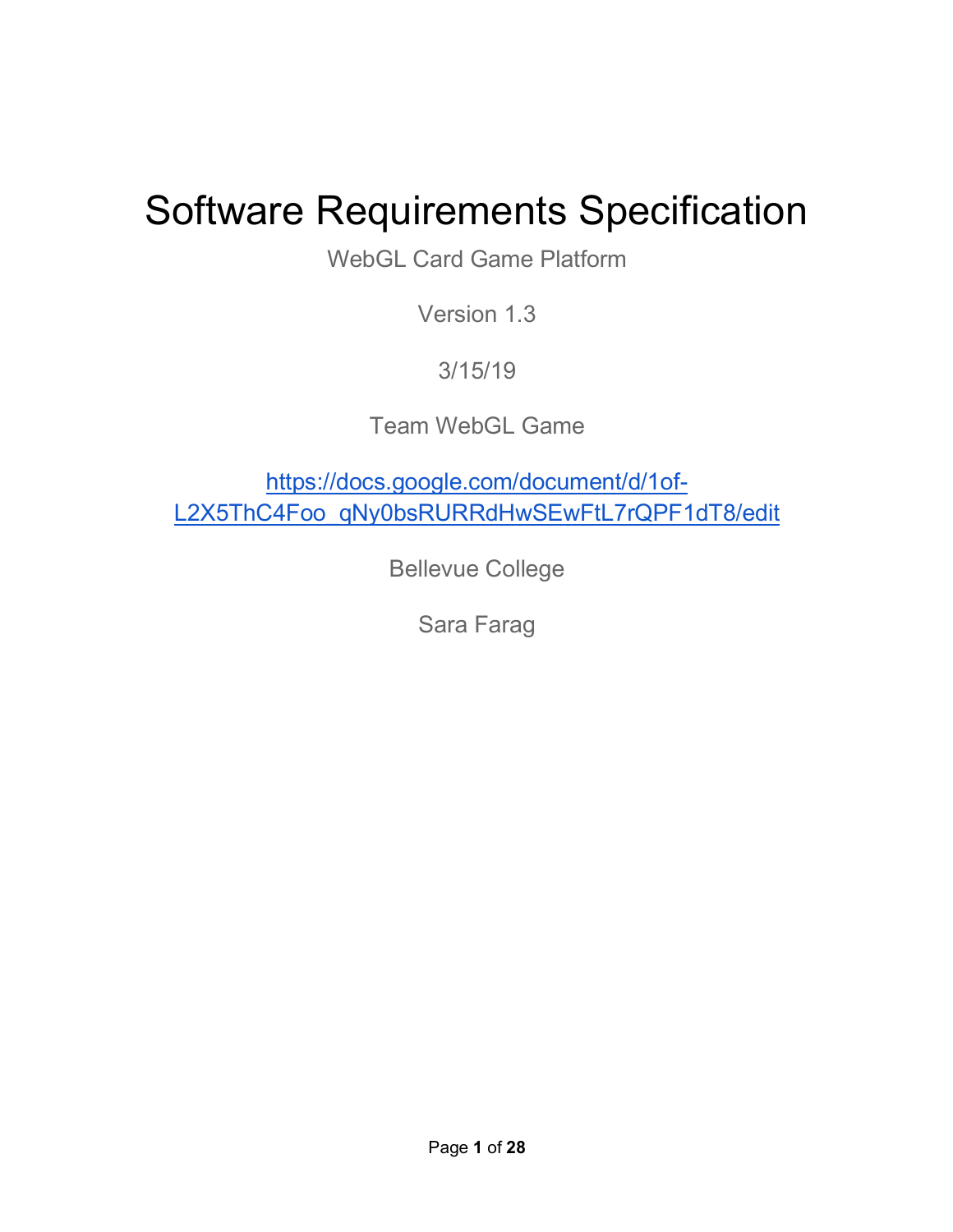## Revisions

| Version | <b>Primary Author</b>                          | Description of Version                                                                                  | Date completed |
|---------|------------------------------------------------|---------------------------------------------------------------------------------------------------------|----------------|
| 1.0     | Sean Hardin, Anthony<br>Klobas, Jeffrey Talada | Created primary version of document                                                                     | 10/17/18       |
| 1.1     | Jeffrey Talada, Sean<br>Hardin                 | Finalized for Milestone 1                                                                               | 12/4/18        |
| 1.2     | Anthony Klobas                                 | <b>Updated Requirements</b>                                                                             | 1/24/19        |
| 1.3     | Anthony Klobas, Sean<br>Hardin, Jeffrey Talada | Updated client functions, database<br>currently implemented, and removed<br><b>User Characteristics</b> | 3/15/19        |
|         |                                                |                                                                                                         |                |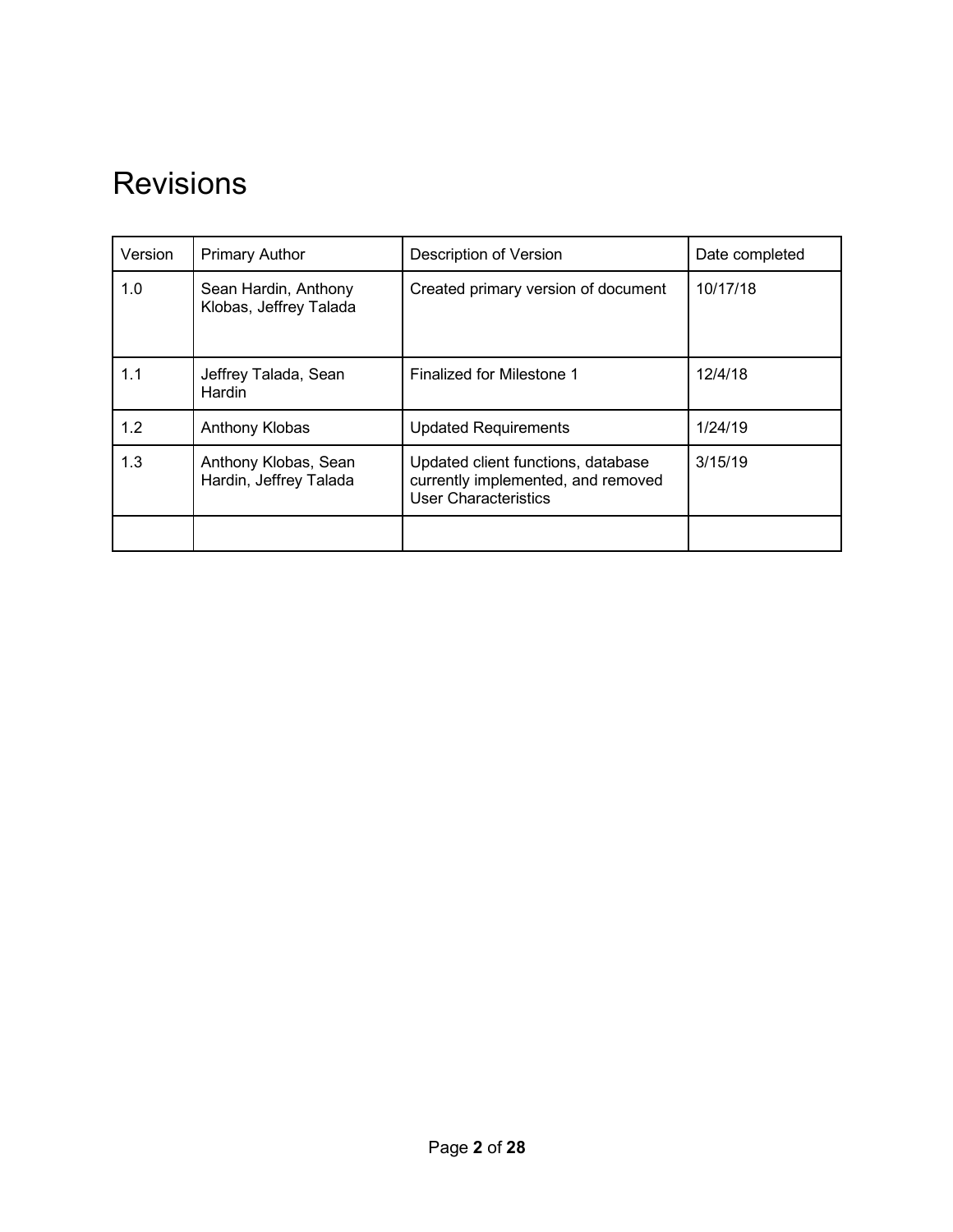## Table of Contents

| <b>Revisions</b>                          | $\overline{2}$ |
|-------------------------------------------|----------------|
| <b>Table of Contents</b>                  | 3              |
| 1. Introduction                           | 5              |
| 1.1 Purpose                               | 5              |
| 1.2 Scope                                 | 5              |
| 1.3 Definitions, Acronyms & Abbreviations | 5              |
| 1.4 References                            | 6              |
| 1.5 Overview                              | 6              |
| 2. Overall Description                    | 7              |
| 2.1 Product Perspective                   | 7              |
| 2.1.1 User interfaces                     | 8              |
| Login Screen                              | 8              |
| Rules Screen (Not yet implemented)        | 9              |
| <b>Settings Screen</b>                    | 10             |
| Game Play Layout                          | 11             |
| Game Play Area                            | 12             |
| <b>Chat Area</b>                          | 12             |
| <b>Player Information Area</b>            | 13             |
| Settings, Rules, Game Play Button Area    | 13             |
| 2.1.2 Software interfaces                 | 13             |
| 2.1.3 Communication Interfaces            | 14             |
| 2.2 Product Functions                     | 14             |
| 2.2.1 Client Functions                    | 14             |
| 2.2.2 Server Functions                    | 14             |
| 2.3 Constraints                           | 15             |
| 2.4 Assumptions and Dependencies          | 15             |
| 3. Specific Requirements                  | 16             |
| 3.1 External Interfaces                   | 16             |
| 3.1.1 Server interfaces                   | 16             |
| 3.1.2 Client interfaces                   | 16             |
| 3.2 Functional Requirements               | 16             |
| 3.3 Performance Requirements              | 27             |
| 3.4 Logical Database Requirements         | 27             |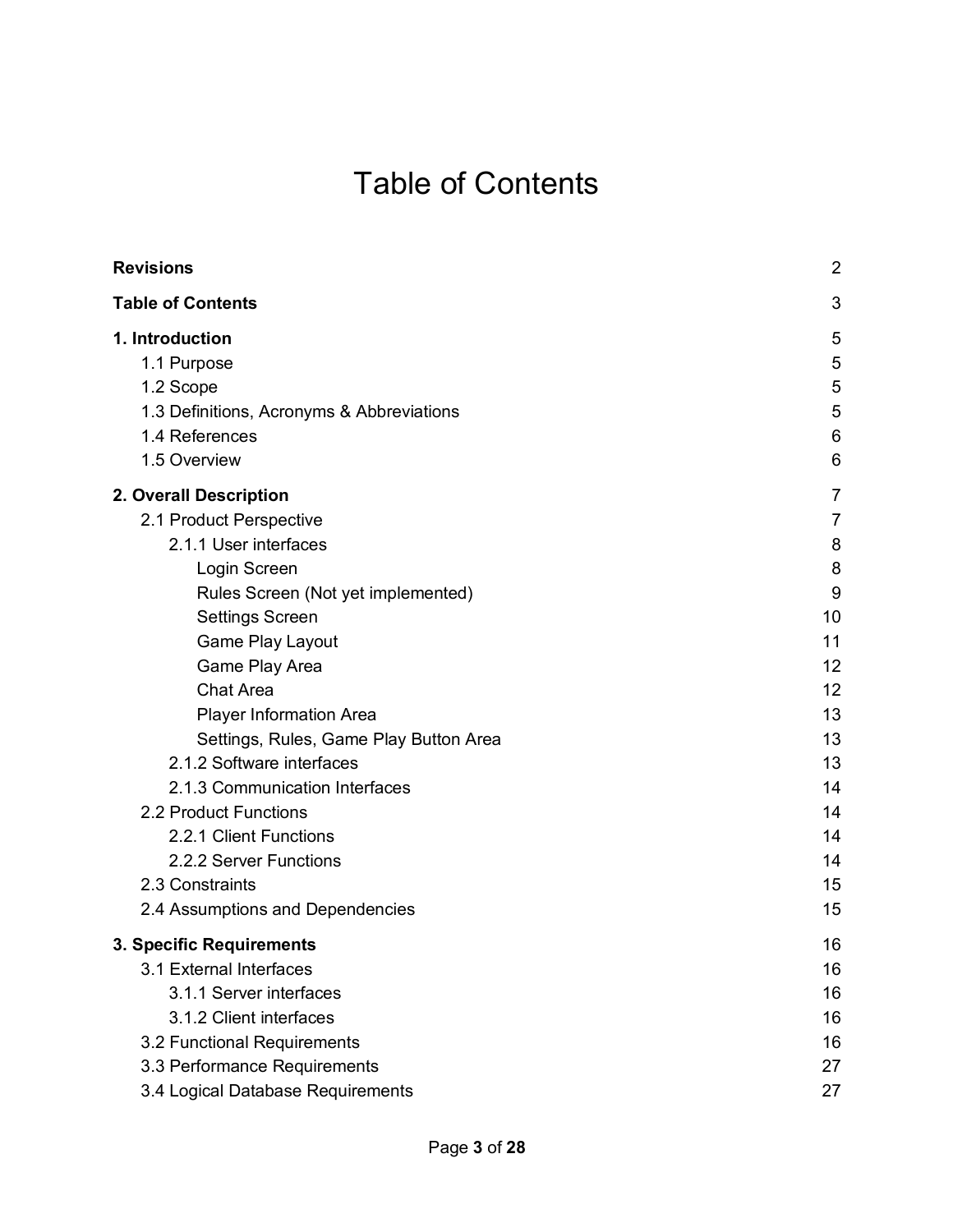| 3.5 Design Constraints         |  |
|--------------------------------|--|
| 3.6 Software System Attributes |  |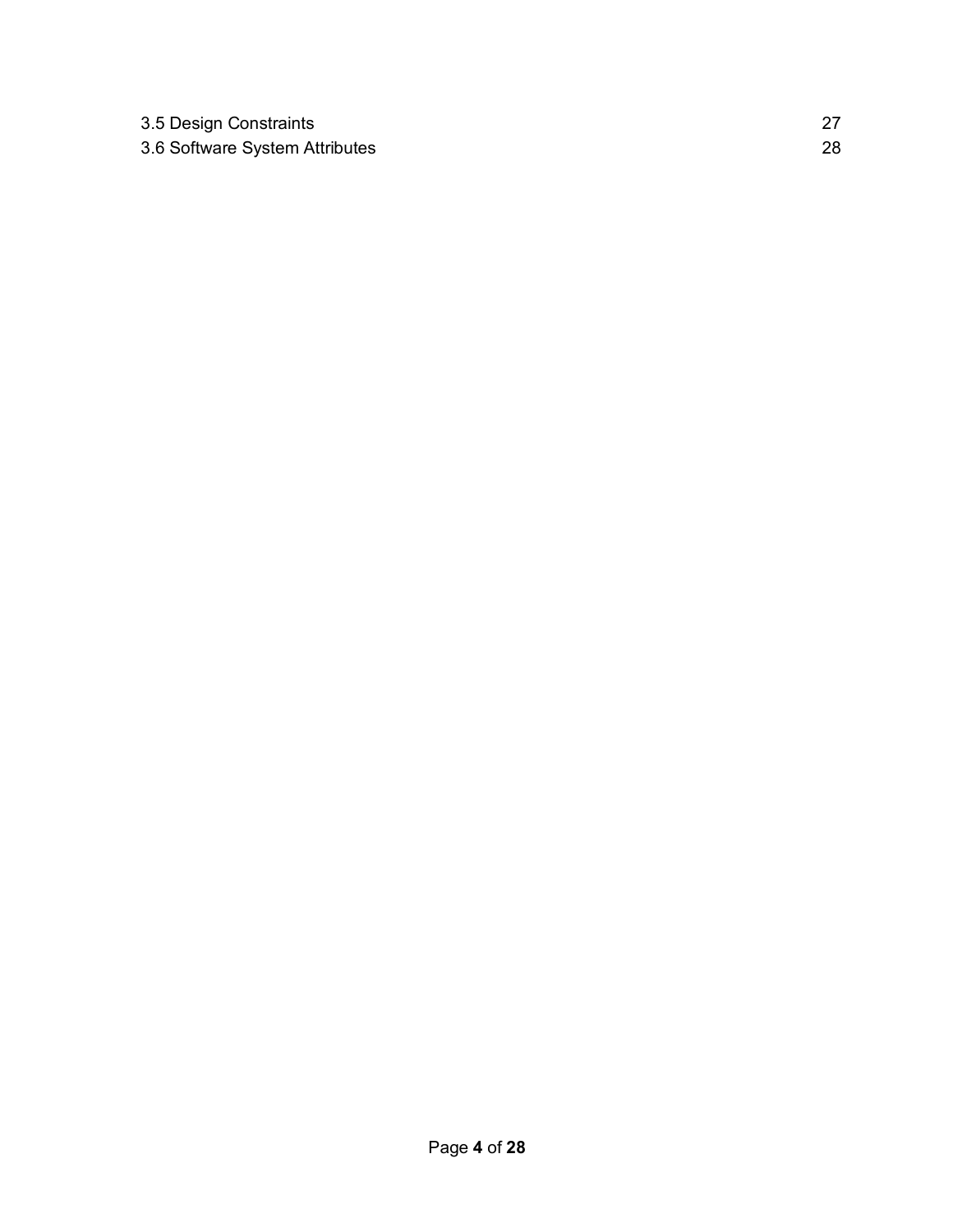## 1. Introduction

### 1.1 Purpose

This document specifies and lays out the assumptions, constraints, and requirements of a WebGL based card game platform.

This document is intended to be used as a reference by Dr. Sara Farag, the project developers, and potentially future developers.

### 1.2 Scope

The scope of this system is to build an online card gaming platform that utilizes WebGL graphics. It will support hosting of secure games with multiple players including AI players. The system shall support running multiple games at a time on the server side. The system will include at least two games (Blackjack and Texas Hold'em) and include a betting system. A player may login to maintain a win/loss and balance history. The platform shall only support turn-based card games. The system won't support saving games. If there is time, other functionalities like chat, more AI options, and more playable games will be included.

The benefits of building a platform as opposed to a single game include extensibility in security, support for the basic suite of functionalities (multiplayer, AI, chat, betting), and easy development of new card games.

### 1.3 Definitions, Acronyms & Abbreviations

- AGILE an approach to software development that emphasizes "adaptive planning, evolutionary development, early delivery, and continual improvement, and it encourages rapid and flexible response to change." <https://en.wikipedia.org/wiki/Agile\_software\_development>
- AI artificial intelligence
- Client The application running inside of a user's web browser that communicates with our server to run the game
- DOM Document object model
- ES6 A more recent version of javascript with a module system
- FPS Frames per second
- Fragment Small section of a polygon to be rendered (think pixel)
- GLSL OpenGL Shading Language
- GPU Graphics processing unit
- IDE Integrated Development Environment
- JS Javascript
- JSON Javascript Object Notation
- Player A person using the client to access the system
- RDBMS Relational Database Management System
- UI User Interface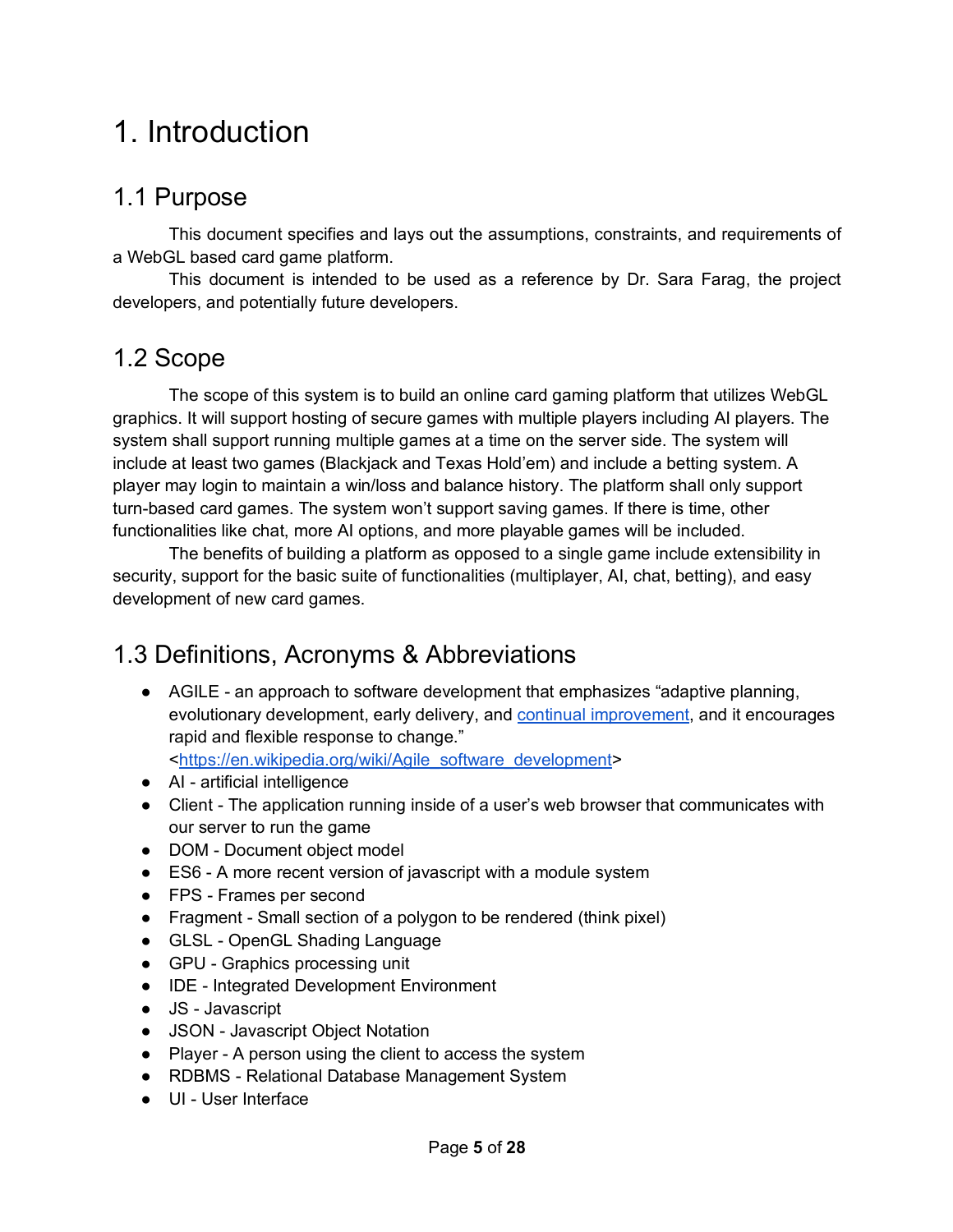- User A person using the client to access the system
- Vertex a point at a "corner" of a polygon
- Server The application running the website and validation code for game play
- Shader a program written to transform and display an object
- Z depth the distance an object is from the observer, used for occlusion

### 1.4 References

Response Time Limits - nngroup.com, 'Response Times: The 3 Important Limits', 1993. [Article]. Available: https://www.nngroup.com/articles/response-times-3-important-limits/. [Accessed: 4- Dec- 2018].

### 1.5 Overview

Section 2 of this document provides an overview of the system shown through the use of various diagrams along with simple descriptions of expectations for it. We begin with interfaces that the system will interact with, followed by a summarized list of the functionality that will be implemented, and potential users who will use the system. Lastly, it lists off constraints and assumptions that limit the system. Section 3 contains all the requirements of the game platform fleshed out in detail, beginning with the requirements needed to make the system run at all, then explaining the requirements which will improve user experience.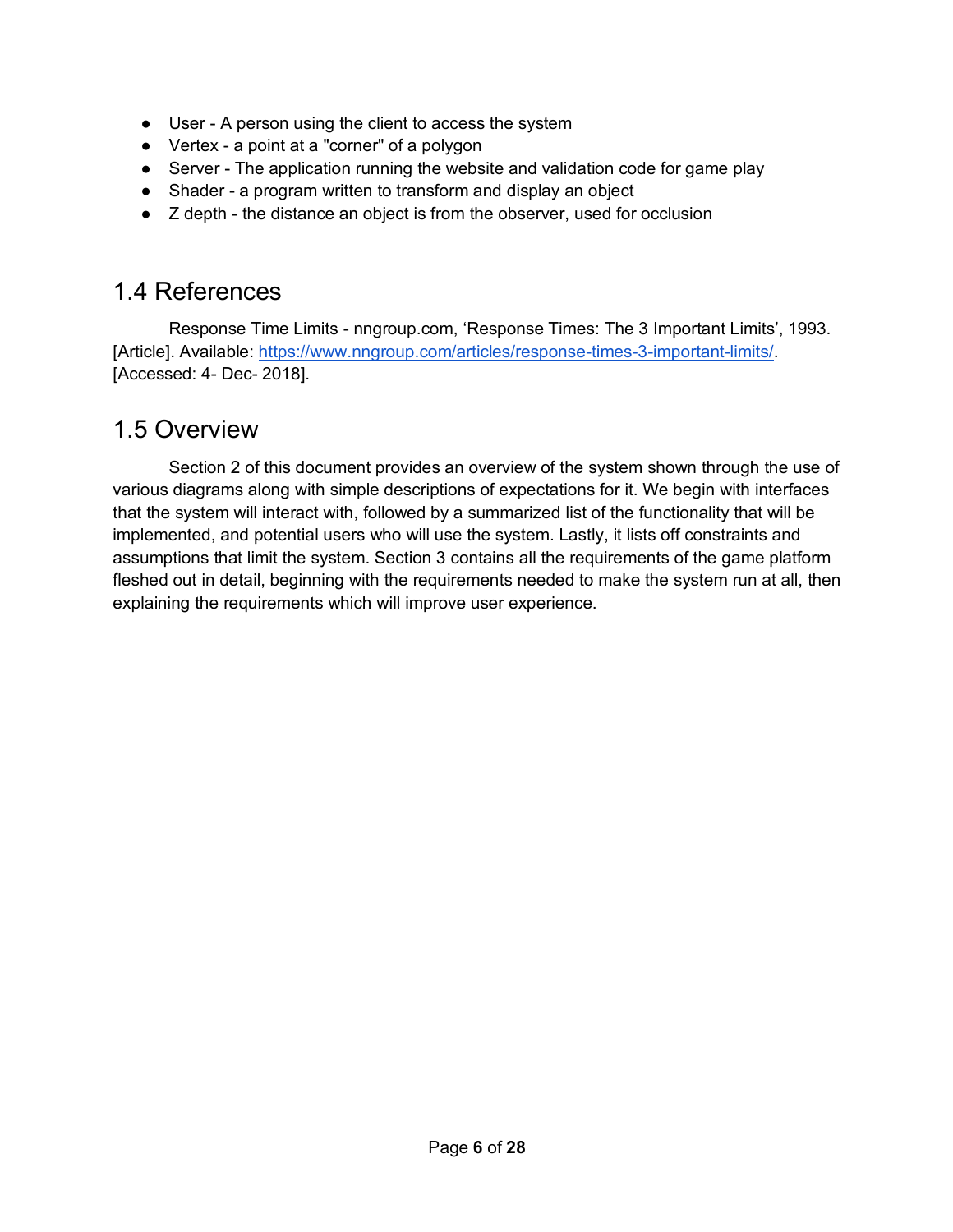## 2. Overall Description

### 2.1 Product Perspective

The system is based on the client-server model. Upon visiting the website, users will load a copy of the client which connects them to the game server. The user interacts with the system through the client UI which will exchange move, bet, and chat data with the server over the internet to manipulate the game's state. The system is dependent upon the user's device supporting WebGL.

Context Diagram

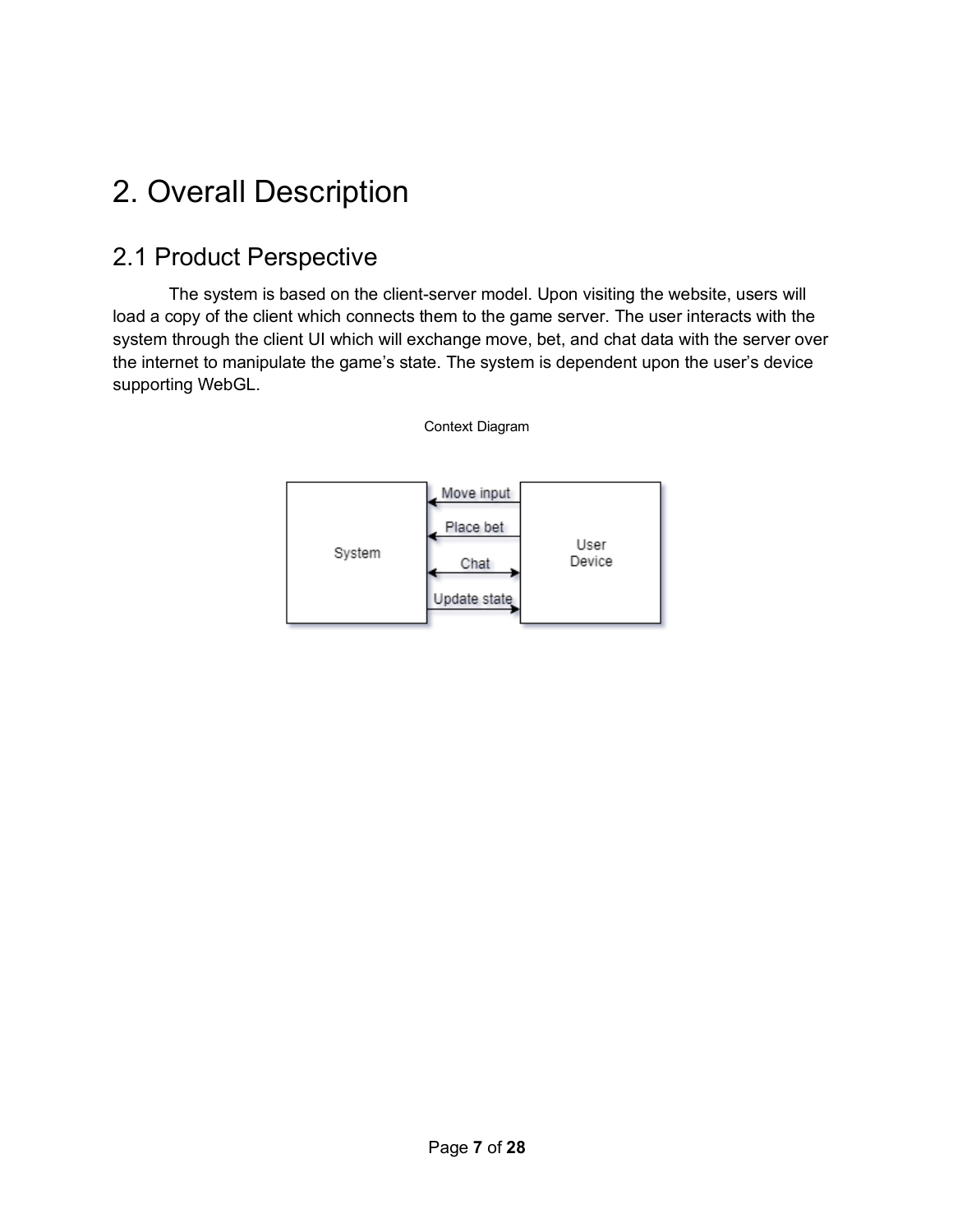### 2.1.1 User interfaces

Login Screen



Users will be greeted with a login screen that asks for a username and password.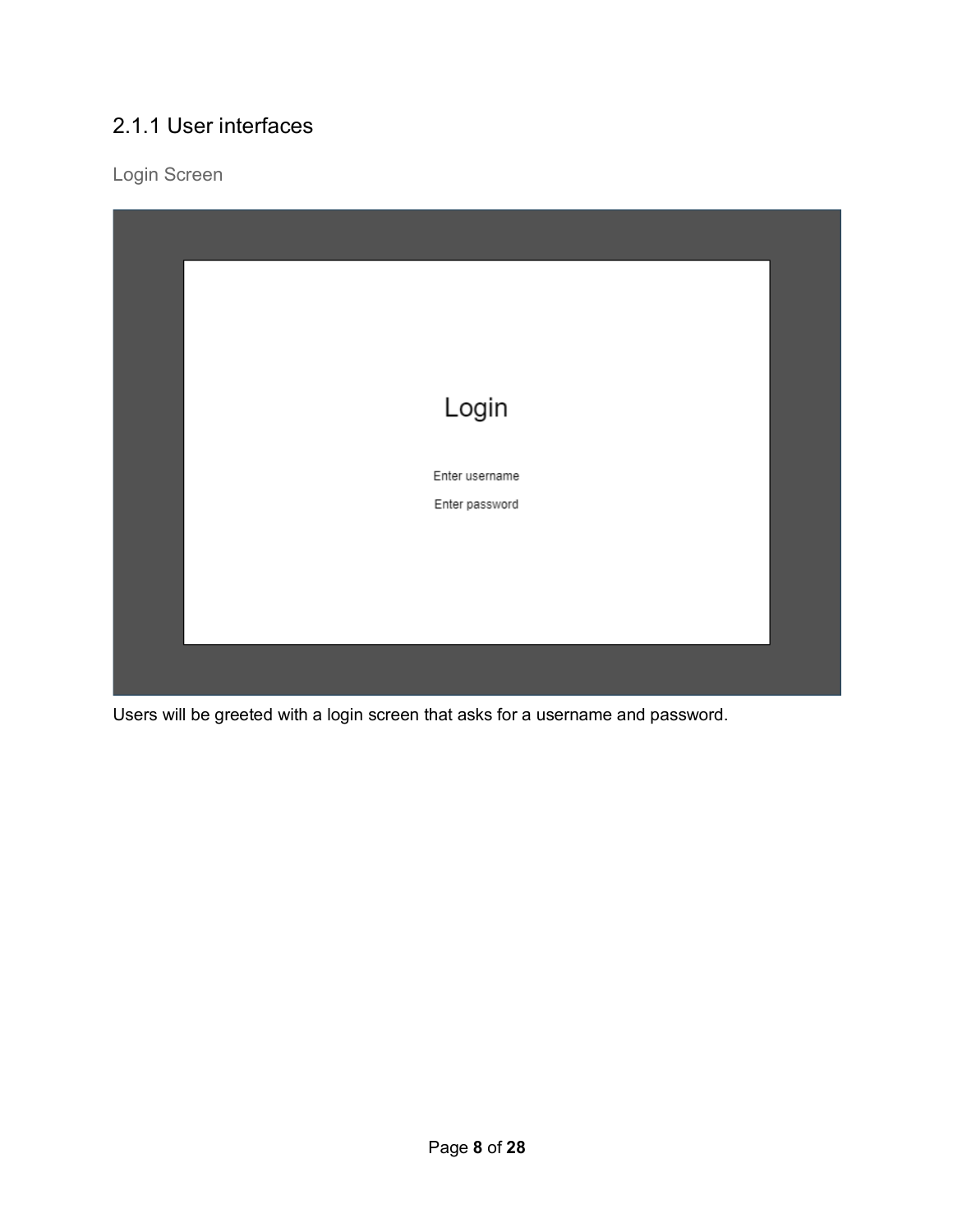#### Rules Screen (Not yet implemented)



If a user is unfamiliar with a game's rules, the user can access them at any time during game play. If the rules are longer than a page, the user will be able to scroll through them. Clicking in the grey area will return the user to the game play screen.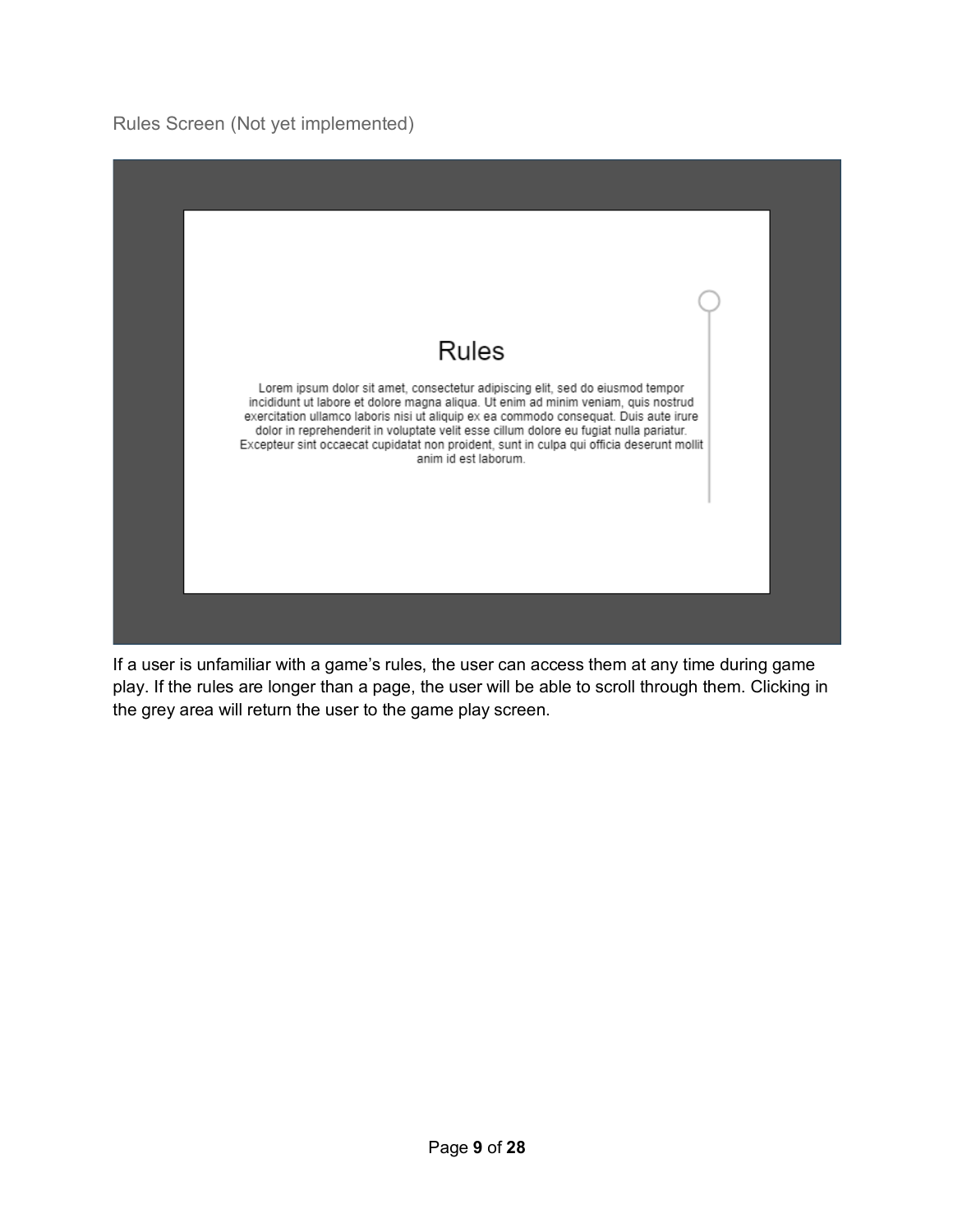#### Settings Screen

| Settings |                       |  |
|----------|-----------------------|--|
| Setting  | П                     |  |
| Setting  | $\mathbf{1}$          |  |
| Setting  | $\blacktriangleright$ |  |
| Setting  | П                     |  |
| Setting  | $\blacktriangleright$ |  |
| Setting  |                       |  |
|          |                       |  |
|          |                       |  |
|          |                       |  |

Should a user be interested in non-default game play, they can alter the game rules through the settings screen by checking and unchecking boxes.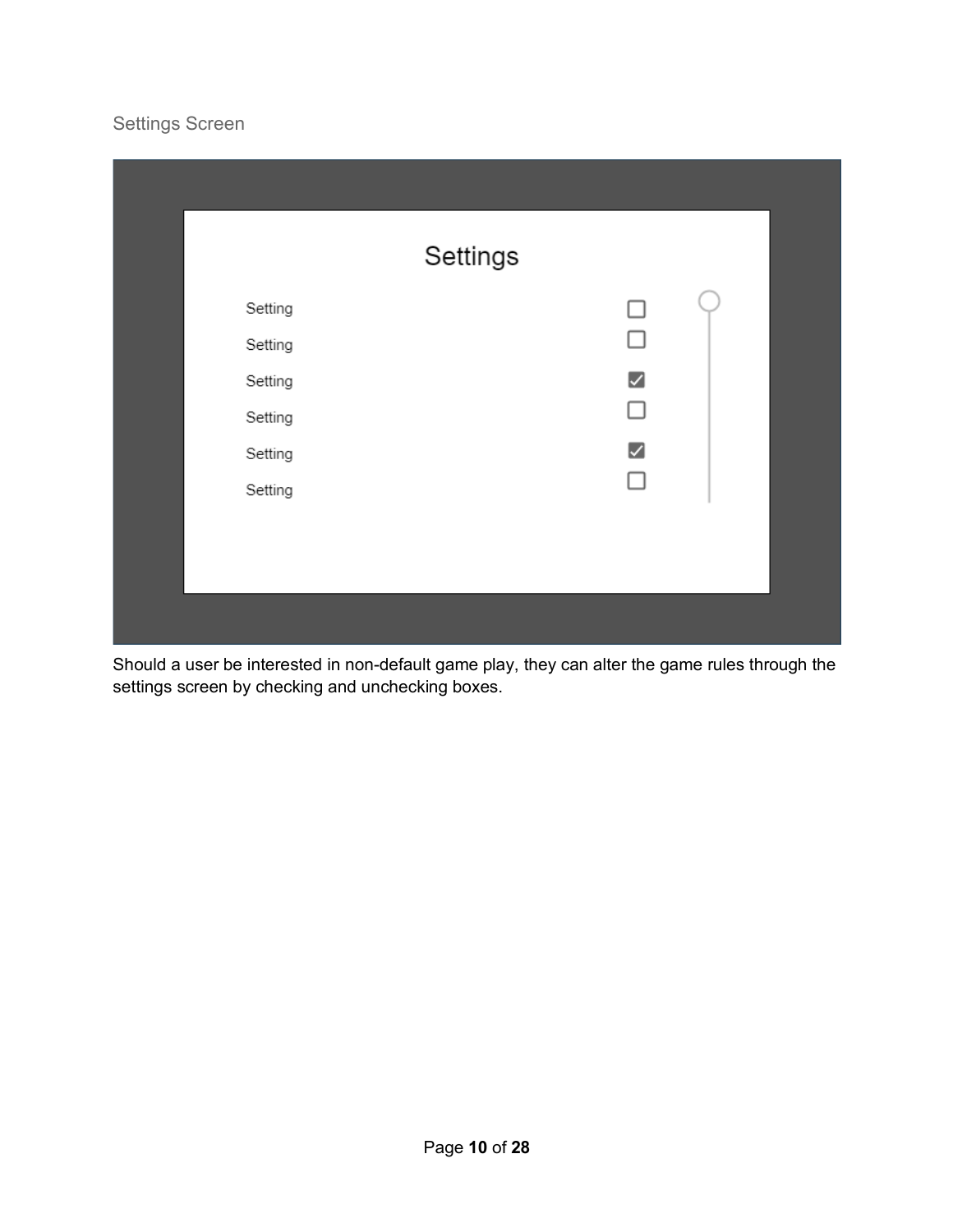Game Play Layout

| Game Play Area | Player and other player<br>information display<br>(Banks, bets, current cards) |
|----------------|--------------------------------------------------------------------------------|
| Chat           | Settings, Rules,<br>Game play buttons                                          |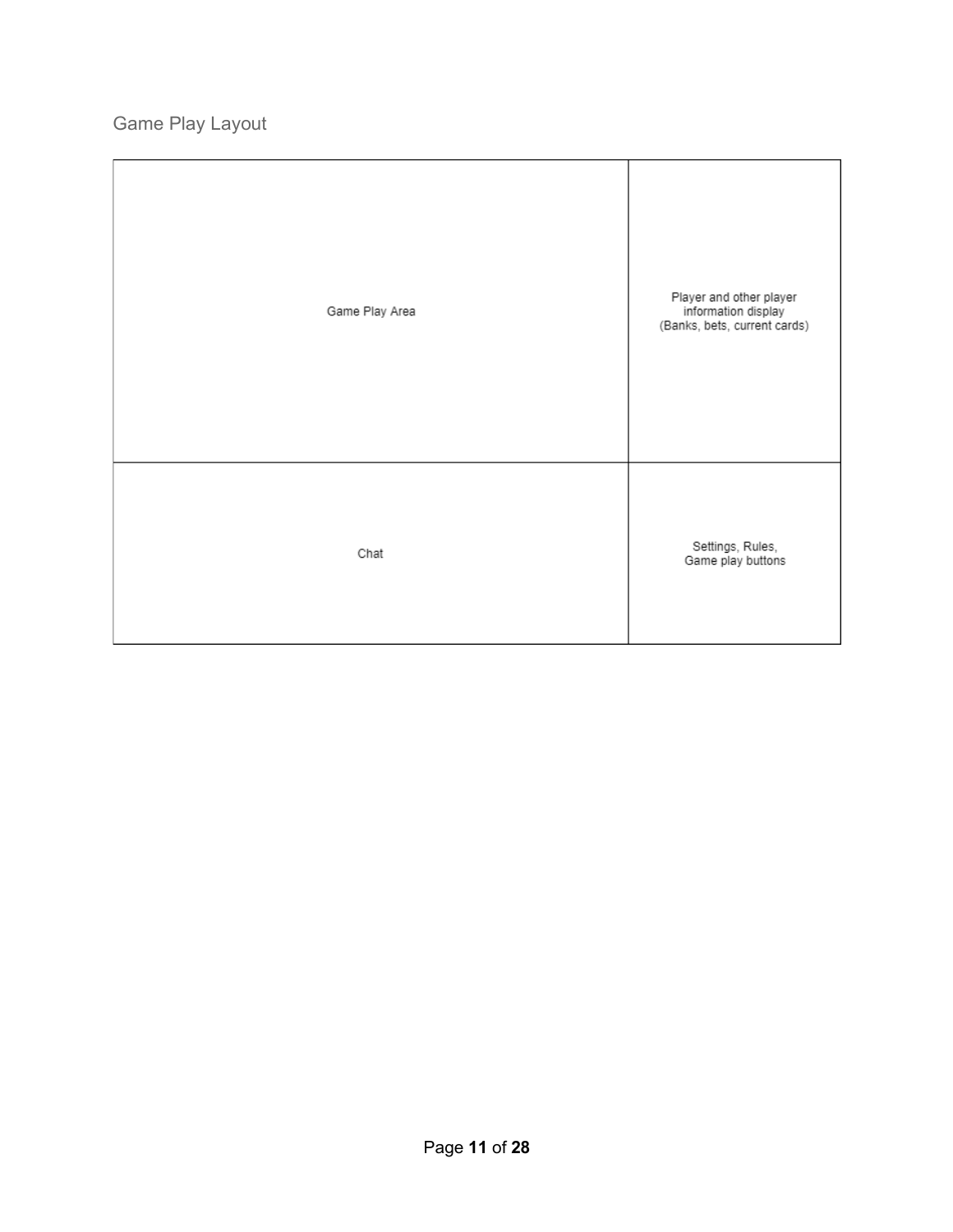#### Game Play Area



Depending on the specific game, the table layout could be drastically different. The current pot may be shown on the table represented as chips and as text. The player's current hand is displayed at the bottom of the game play area. Other visible hands may also be displayed. Cards may be in stacks, singles, or spreads. The player can click and drag cards around and they will snap into place if near a certain location as long as the move is legal.

Chat Area

| All             | Chat | Whisper | Console |
|-----------------|------|---------|---------|
| Jack: Hi!       |      |         |         |
| Jill: Yo!       |      |         |         |
| John: Sup dogs? |      |         |         |
| Jane: Game on!  |      |         |         |
|                 |      |         |         |

The chat interface will allow players to talk to each other while sharing a table. "All" will show everything from all tabs. "Chat" messages are visible to all players. "Whisper" will allow players to talk to a specific other player. "Console" will display messages related to trying to bet more than the player has or making illegal moves, turn taking, and game state updates.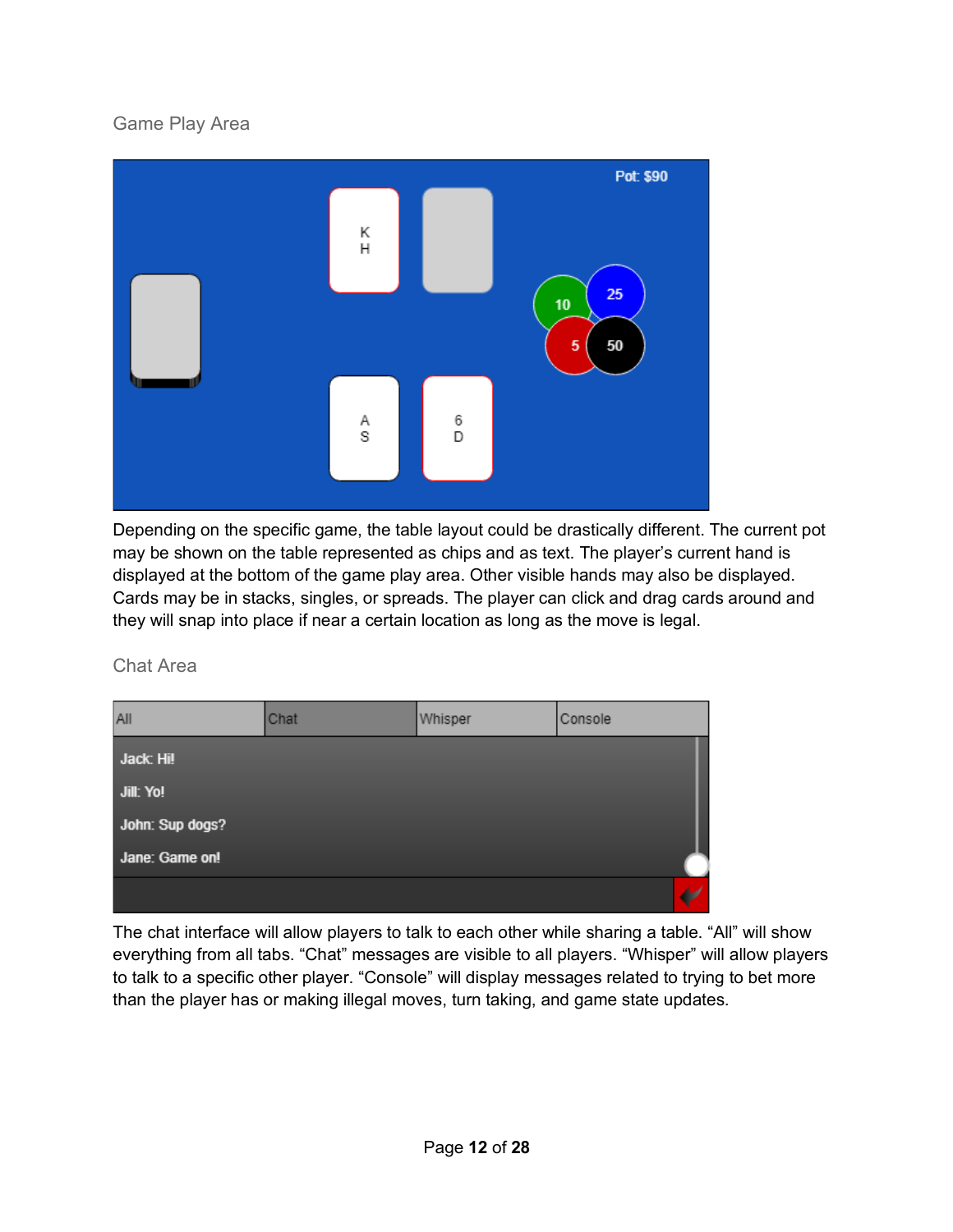Player Information Area



The player information area contains a summary of all the player's states. It shows their current bets, banks, and hands. The number of players will depend on which game is being played and how many people joined. The maximum and minimum number of players for a game will be specified in individual game rules.

#### Settings, Rules, Game Play Button Area

| <b>ALL IN</b>   |                 |  |
|-----------------|-----------------|--|
| Hit             | Fold            |  |
| Split           | Draw Card       |  |
| <b>Bet More</b> | <b>Bet Less</b> |  |
| <b>Rules</b>    | <b>Settings</b> |  |

The button area will change drastically depending on the specific game being played. It should hold buttons relevant to the game being played as well as rules and settings buttons. Inactivated buttons will be darkened. Buttons may have different colors for emphasis. Other than clicking to select cards, this will be the primary way the player engages in game play.

#### 2.1.2 Software interfaces

- WebGL
- Database (Optional)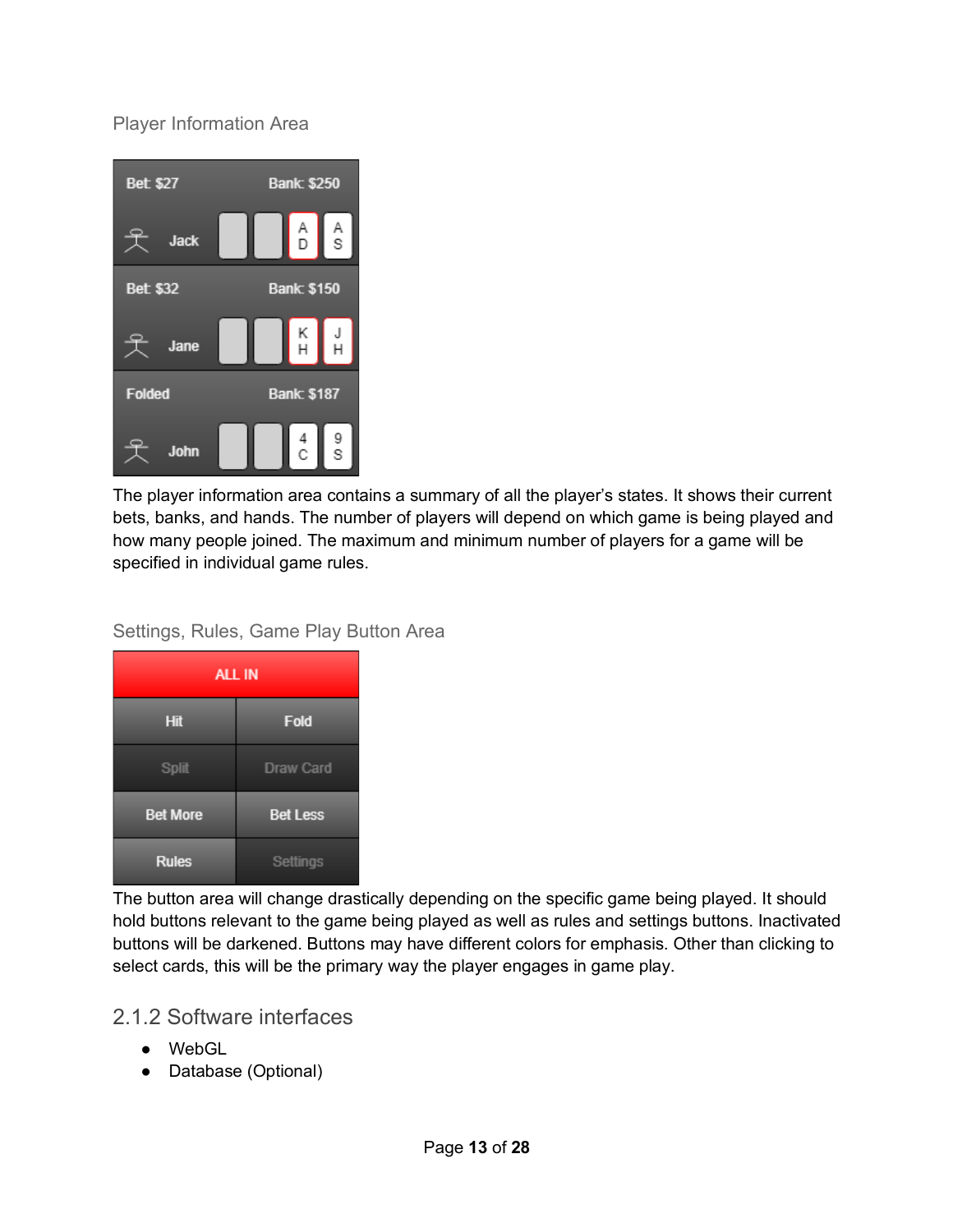#### 2.1.3 Communication Interfaces

- TCP-IP
- SSL (Optional)

### 2.2 Product Functions

#### 2.2.1 Client Functions

- Client connects to server
- Client page loads buttons for every available game option
- Client can select a type of game to join
	- Appropriate settings screen appears when choice is made
- Client can modify the game settings to be used in their game
- Client can request to join an existing game session
- Dynamically load in buttons based on the game chosen
- Dynamically load in game model based on choice
- User moves sent to server
- Placed bets sent to server
- Chat sent to server
- Notifies user when making an invalid move
- Display game on webGL canvas
- Display other player information in top right block of page as gamestate is received
- Display chat in the chatbox on the bottom left of the page

#### 2.2.2 Server Functions

- Listen for user connections
	- On connection listen for user requests
- Create lobby for each type of game being hosted
- Create new game sessions for player
- Support multiplayer games
- Add players to existing game sessions
- Remove players from games when they lose connection and reorganize data to let games continue
- Forwards chat to all players in their own sessions
- Check that player moves are allowed based on the current gamestate
	- Block and notify the player if not allowed
	- $\circ$  Apply the move to the game model if it is allowed
- Send updated gamestate to players in a session
	- Hide the parts of the gamestate that individual players should not see
- Remove sessions that have no players in them
- Apply specific game logic as is written in in the individual game files.

Data Flow Diagram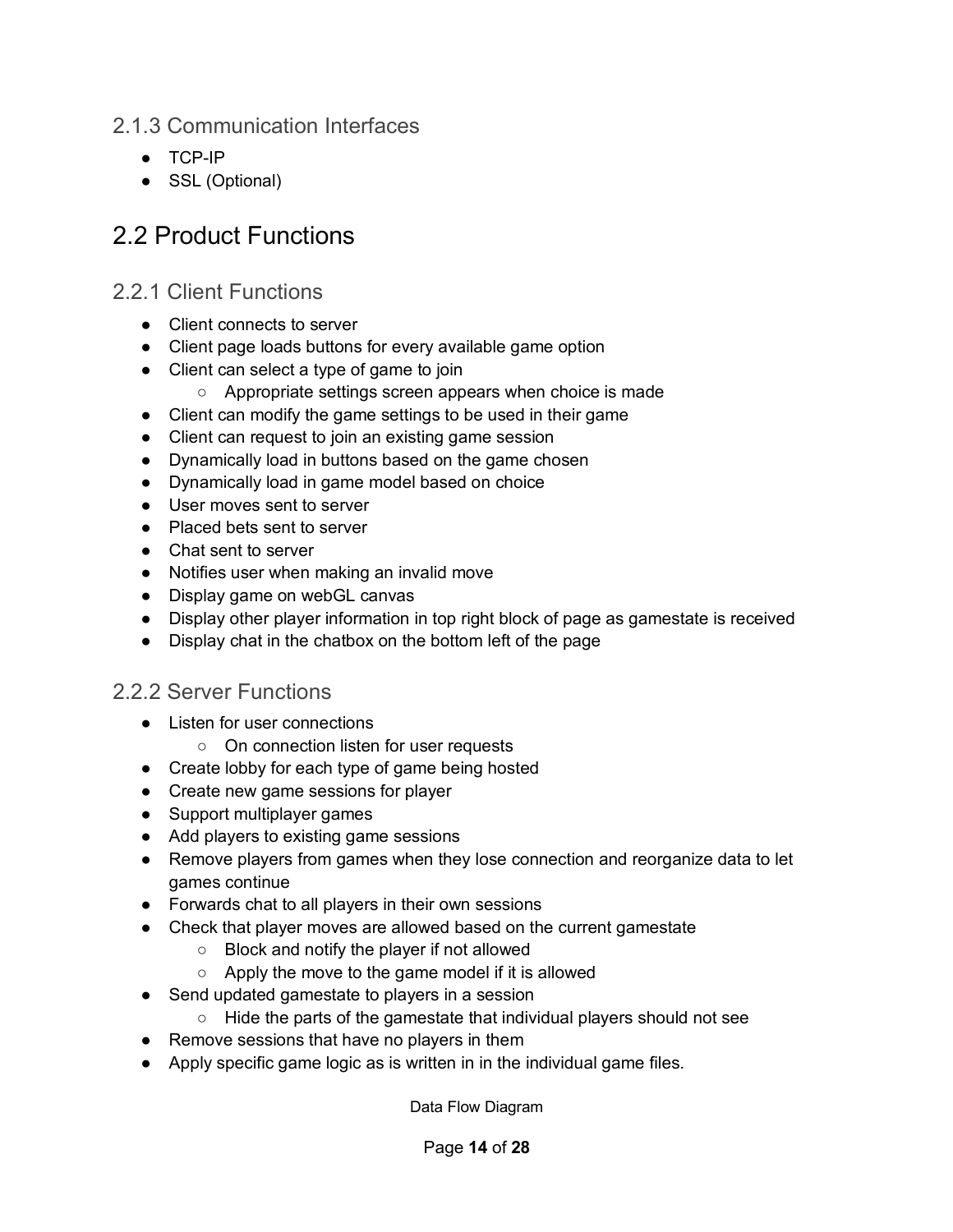|      | Input moves,<br>bets, and chat              | 1.0    | Send client data for validation | 2.0    | Store banking    | 1.0      |
|------|---------------------------------------------|--------|---------------------------------|--------|------------------|----------|
| User | Notifications, alerts,<br>real time display | Client |                                 | Server |                  | Database |
|      | of game                                     |        | Update game state               |        | Retrieve banking |          |
|      |                                             |        |                                 |        |                  |          |

### 2.3 Constraints

- Syncing clients and server across the internet
- **•** Screen size/resolution
- Fat fingers
- Users attempting to cheat
- Database to server communication (optional)
- Internet connection speed
- Future game development

### 2.4 Assumptions and Dependencies

- Users have an up to date version of their preferred browser that supports WebGL and ES6 Modules
	- Edge 16+
	- Firefox 60+
	- Chrome 61+
	- Safari 11+
- Users have a device capable of running WebGL
	- The user's GPU must support OpenGL ES 2
	- Failing that, the user's processor must be fast enough to handle gpu calls in emulation
- Users have at least a 56kbps internet connection
- Users CANNOT have javascript blocked in their browser
- Server must be able to run node.js applications
- Server must have MySQL installed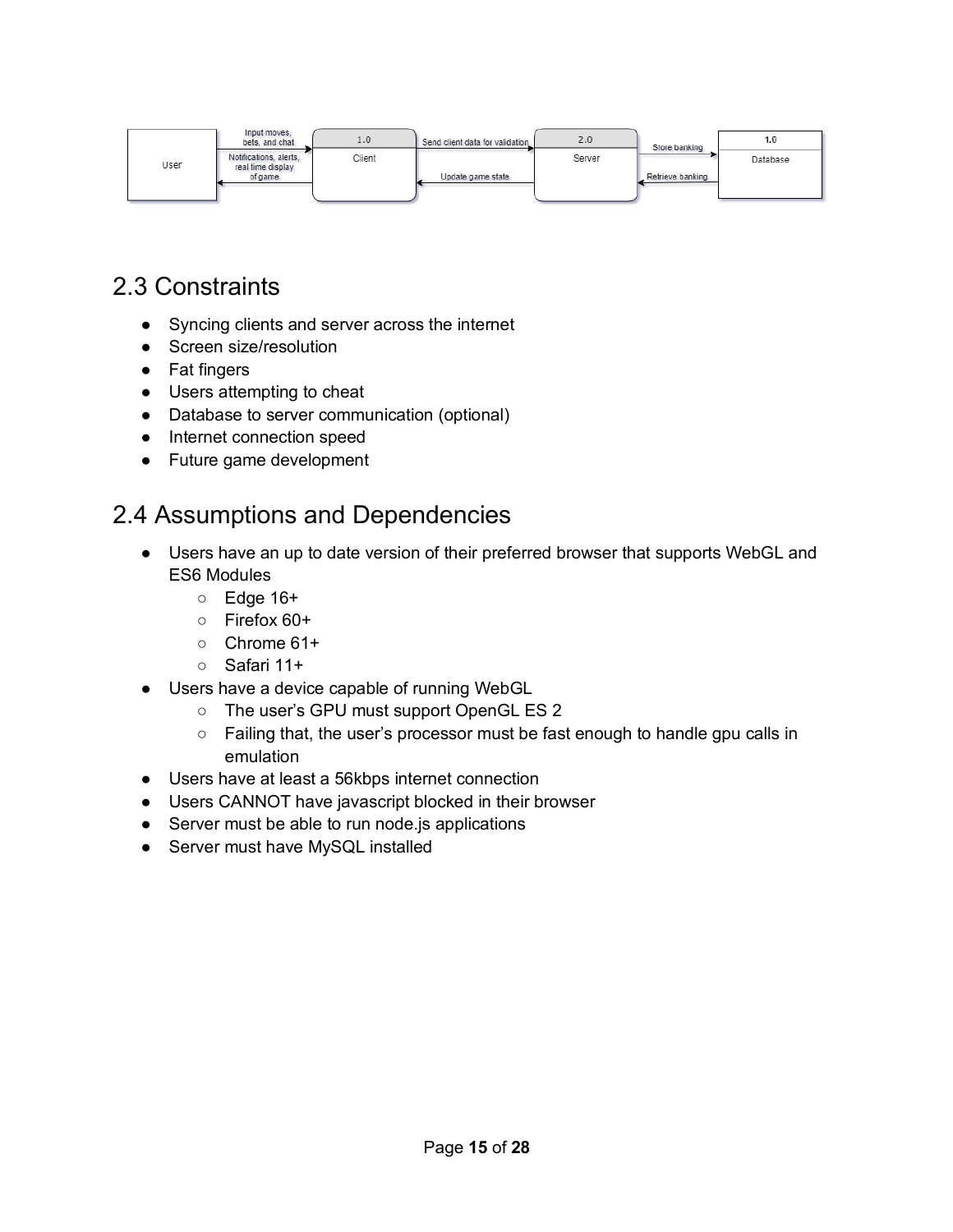## 3. Specific Requirements

### 3.1 External Interfaces

- 3.1.1 Server interfaces
	- Connection to RDBMS

#### 3.1.2 Client interfaces

- Persistent connection to server
- Send requests to GPU
- Query the browsers DOM
- Request resources from various sources online
- Get cursor position and clicks

### 3.2 Functional Requirements

| Use Case Name:  | Make connection to server                                                                                                                                                                                                                                                                             |  |
|-----------------|-------------------------------------------------------------------------------------------------------------------------------------------------------------------------------------------------------------------------------------------------------------------------------------------------------|--|
| Actor:          | Client, Server                                                                                                                                                                                                                                                                                        |  |
| Priority:       | Essential                                                                                                                                                                                                                                                                                             |  |
| Trigger:        | User opens webpage                                                                                                                                                                                                                                                                                    |  |
| Precondition:   | User is connected to the internet and on the game page                                                                                                                                                                                                                                                |  |
| Basic Path:     | User's client forms TCP connection with server<br>1.<br>2.<br>User opens game page                                                                                                                                                                                                                    |  |
| Alternate Path: | Failed to form TCP connection<br>$1_{-}$<br>Inform user that client was unable to form a connection<br>11<br>1.2.<br>Try again after a few seconds<br>1.3.<br>Inform user that client was still unable to connect, and<br>that the problem lies either in their internet or the server<br>being down. |  |
| Postcondition:  | User client is connected and able to quickly send data to server                                                                                                                                                                                                                                      |  |
| Exception Path: |                                                                                                                                                                                                                                                                                                       |  |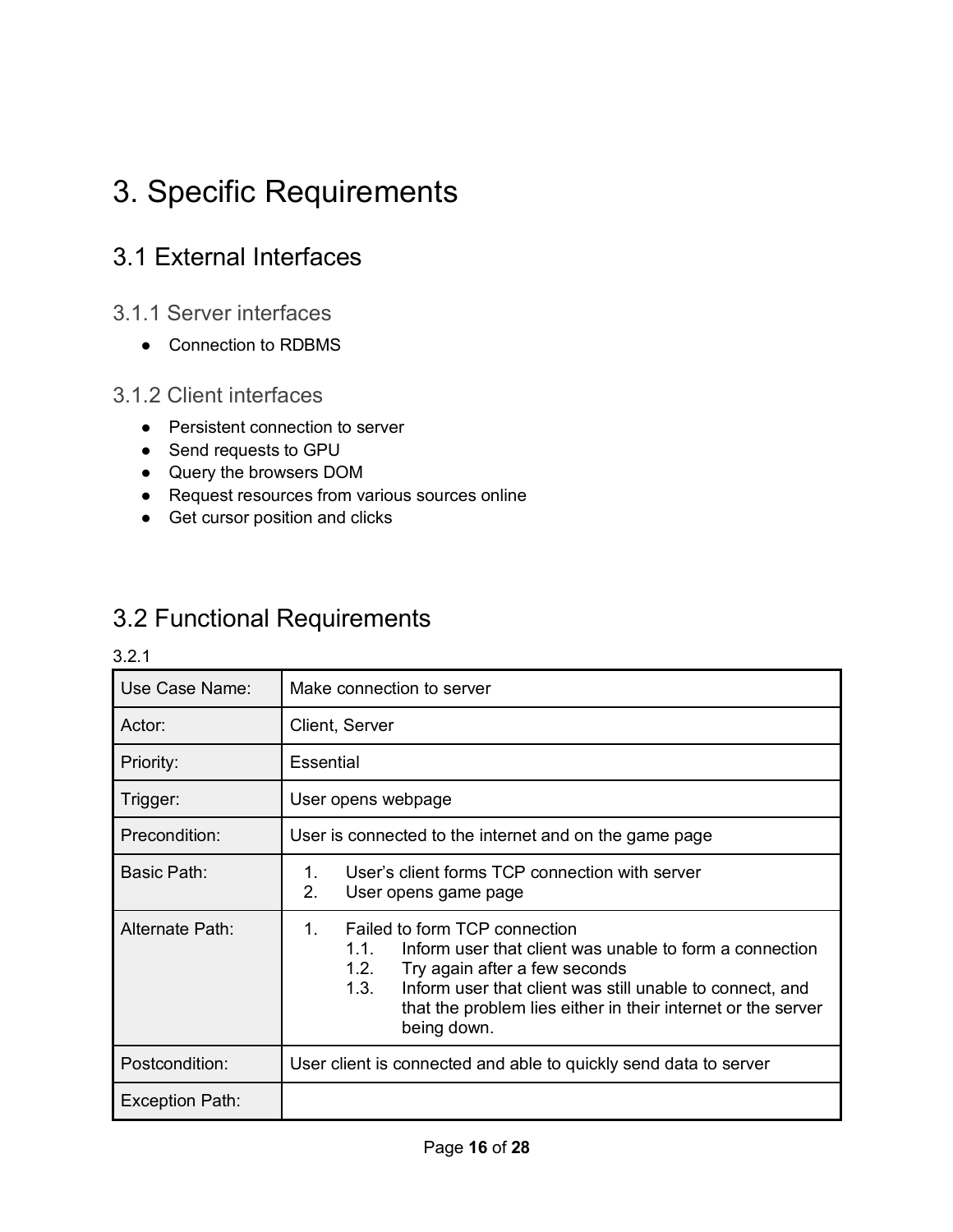| Use Case Name:         | Login                                                                                                                                                      |  |
|------------------------|------------------------------------------------------------------------------------------------------------------------------------------------------------|--|
| Actor:                 | Client, Server                                                                                                                                             |  |
| Priority:              | Optional                                                                                                                                                   |  |
| Trigger:               | User clicks login button on top right of main page                                                                                                         |  |
| Precondition:          | (3.2.1) Make connection to server                                                                                                                          |  |
| Basic Path:            | User enters their account information<br>1.<br>2.<br>User clicks login                                                                                     |  |
| Alternate Path:        | Failed to login<br>1.<br>1.1.<br>Inform user that the username and password<br>combination was not found<br>1.2.<br>Allow the user to try logging in again |  |
| Postcondition:         | User's account information should show on the player information<br>section on the webpage                                                                 |  |
| <b>Exception Path:</b> |                                                                                                                                                            |  |

| Use Case Name:         | Start game                                                   |
|------------------------|--------------------------------------------------------------|
| Actor:                 | Client                                                       |
| Priority:              | Essential                                                    |
| Trigger:               | User clicks play button in button area                       |
| Precondition:          | (3.2.1) Make connection to server, (3.2.15) Read mouse input |
| Basic Path:            | 1.<br>User clicks on play button                             |
| Alternate Path:        |                                                              |
| Postcondition:         | Game starts                                                  |
| <b>Exception Path:</b> |                                                              |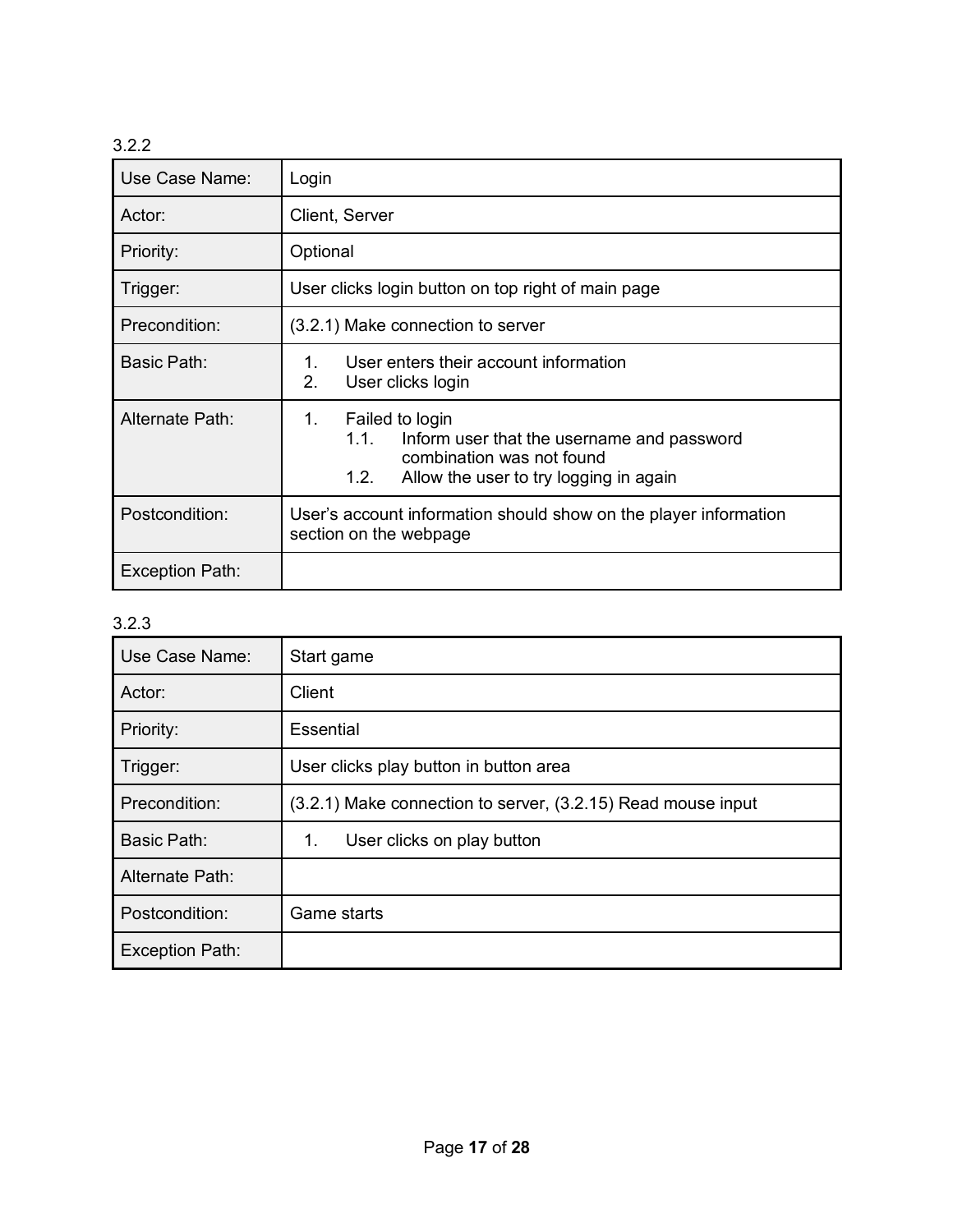| Use Case Name:         | Send moves/bets                                                                              |
|------------------------|----------------------------------------------------------------------------------------------|
| Actor:                 | Client, Server                                                                               |
| Priority:              | Essential                                                                                    |
| Trigger:               | User selects any of the moves from the button area                                           |
| Precondition:          | $(3.2.3)$ Start game                                                                         |
| Basic Path:            | User clicks any of the move options in button area<br>1.                                     |
| Alternate Path:        |                                                                                              |
| Postcondition:         | Client sends that move and bet combination over to the server through<br>existing connection |
| <b>Exception Path:</b> |                                                                                              |

| Use Case Name:         | Send chat                                                                  |
|------------------------|----------------------------------------------------------------------------|
| Actor:                 | Client, Server                                                             |
| Priority:              | Essential                                                                  |
| Trigger:               | User clicks the send message button inside the chat                        |
| Precondition:          | (3.2.1) Make connection                                                    |
| <b>Basic Path:</b>     | User types text into chat field<br>1.<br>User hits enter/clicks send<br>2. |
| Alternate Path:        |                                                                            |
| Postcondition:         | Client sends text over to server                                           |
| <b>Exception Path:</b> |                                                                            |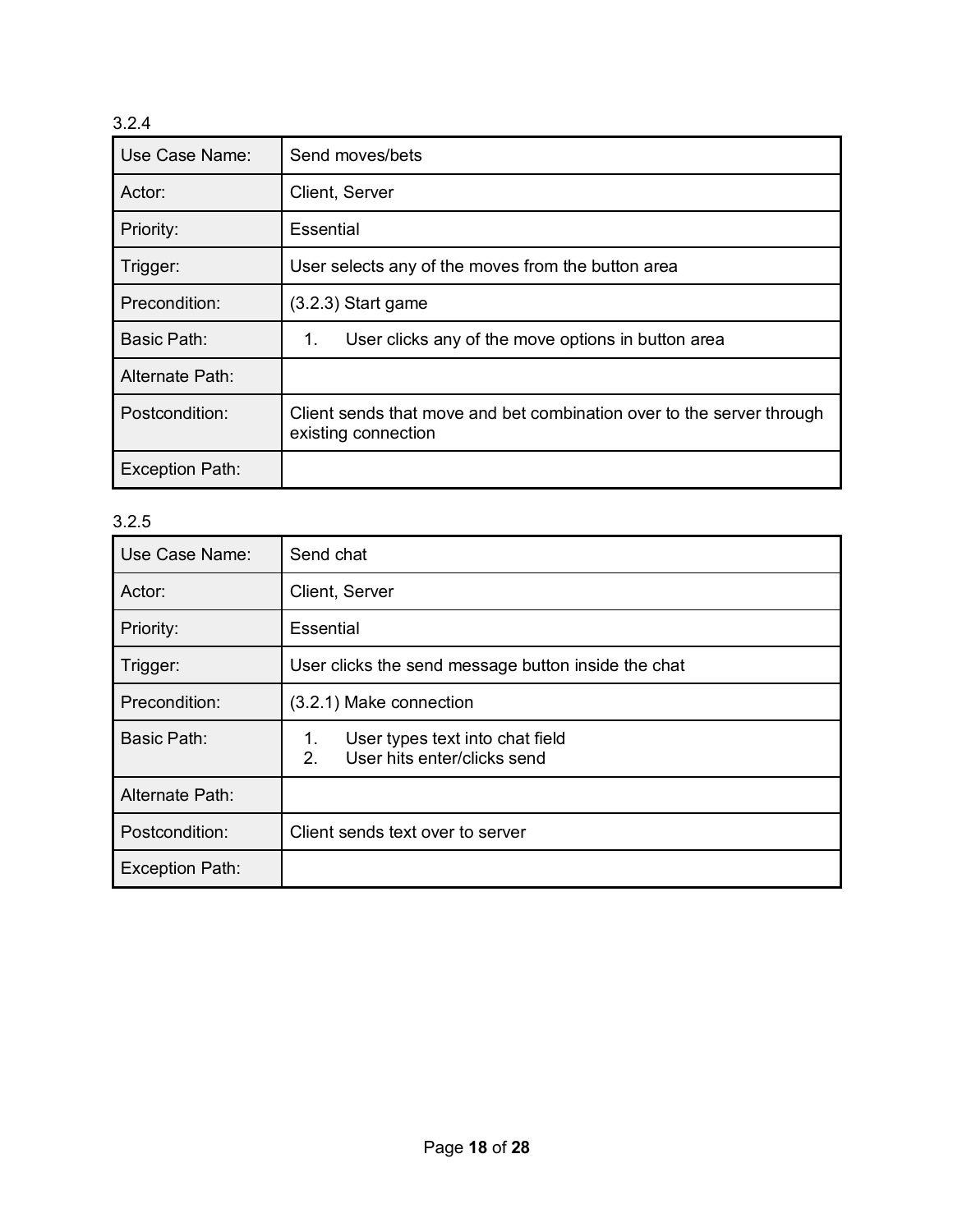| Use Case Name:         | Send gamestate                                                                                                                  |
|------------------------|---------------------------------------------------------------------------------------------------------------------------------|
| Actor:                 | Client, Server                                                                                                                  |
| Priority:              | Essential                                                                                                                       |
| Trigger:               | Server receives moves from user                                                                                                 |
| Precondition:          | (3.2.4) Send moves/bets                                                                                                         |
| Basic Path:            | Receives move from user<br>1.<br>2.<br>Verifies that move is valid<br>3.<br>Sends updated gamestate to all players of that game |
| Alternate Path:        |                                                                                                                                 |
| Postcondition:         | All connected players have screens updated                                                                                      |
| <b>Exception Path:</b> |                                                                                                                                 |

| Use Case Name:         | Update chat messages                                                                   |
|------------------------|----------------------------------------------------------------------------------------|
| Actor:                 | Client, Server                                                                         |
| Priority:              | Essential                                                                              |
| Trigger:               | Server receives chat text from client                                                  |
| Precondition:          | $(3.2.5)$ Send chat                                                                    |
| Basic Path:            | Receive chat from client<br>1.<br>2.<br>Send messages to all clients connected to game |
| Alternate Path:        |                                                                                        |
| Postcondition:         | All connected players see chat from all other connected players                        |
| <b>Exception Path:</b> |                                                                                        |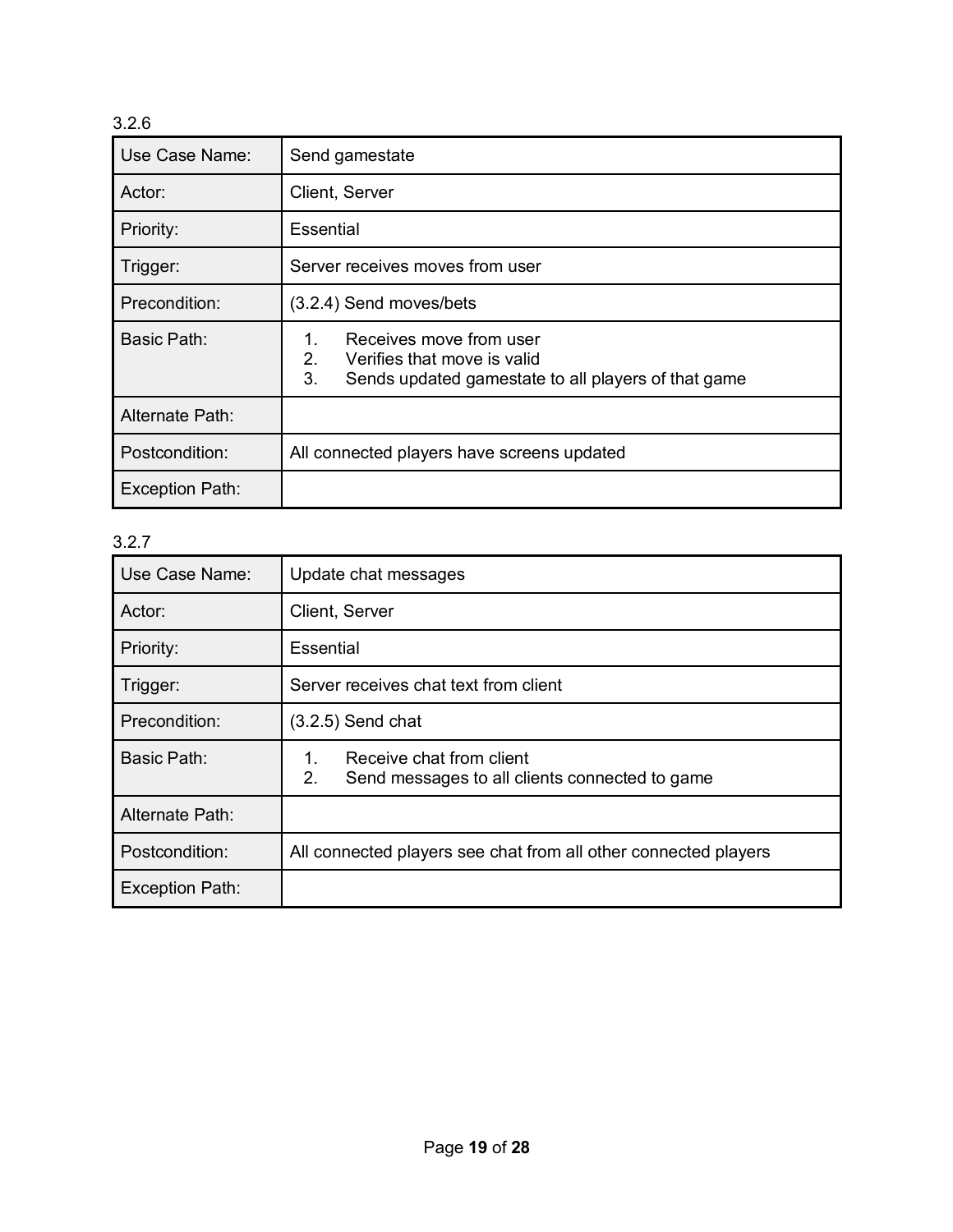| Use Case Name:         | Join game                                                                                                                                                            |
|------------------------|----------------------------------------------------------------------------------------------------------------------------------------------------------------------|
| Actor:                 | Client, Server                                                                                                                                                       |
| Priority:              | Essential                                                                                                                                                            |
| Trigger:               | Multiple players choose to play a game                                                                                                                               |
| Precondition:          | $(3.2.3)$ Start game                                                                                                                                                 |
| Basic Path:            | Multiple users click play<br>1.<br>2.<br>All of them get assigned to a game number<br>3.<br>In game actions are matched up with other players in same<br>game number |
| Alternate Path:        | 1.<br>Failed to find other players<br>Prompt User that no players found<br>1.1.<br>Prompt User if solo game is acceptable.<br>1.2.                                   |
| Postcondition:         | All players in a game receive the same game information from the<br>server as each other                                                                             |
| <b>Exception Path:</b> |                                                                                                                                                                      |

| Use Case Name:  | Handle dropped players                                                                                                                                                                           |
|-----------------|--------------------------------------------------------------------------------------------------------------------------------------------------------------------------------------------------|
| Actor:          | Client, Server                                                                                                                                                                                   |
| Priority:       | Low                                                                                                                                                                                              |
| Trigger:        | A player loses their connection to the game server                                                                                                                                               |
| Precondition:   | $(3.2.8)$ Join game                                                                                                                                                                              |
| Basic Path:     | A player's connection to the server is lost<br>1.<br>2.<br>Player's bet is lost, turns get skipped, cards are all sent to<br>discard pile<br>3.<br>Game continues for remaining players normally |
| Alternate Path: |                                                                                                                                                                                                  |
| Postcondition:  | Game runs for remaining players, dropped player loses what they bet                                                                                                                              |
| Exception Path: |                                                                                                                                                                                                  |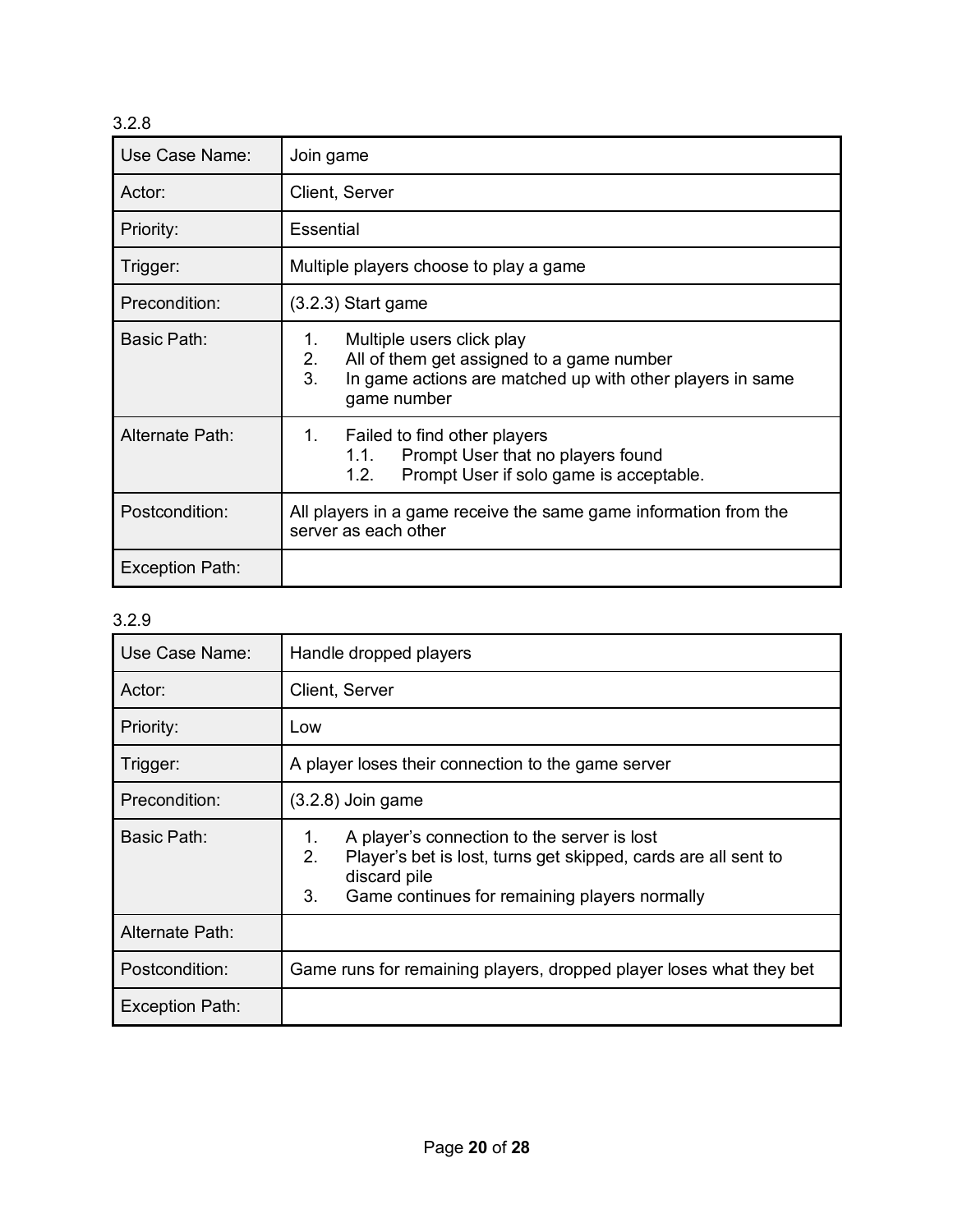| Use Case Name:         | Modify game settings                                                                                                           |
|------------------------|--------------------------------------------------------------------------------------------------------------------------------|
| Actor:                 | Client                                                                                                                         |
| Priority:              | <b>Essential</b>                                                                                                               |
| Trigger:               | User clicks settings in the button area                                                                                        |
| Precondition:          | (3.2.1) make connection, (3.2.15) Read mouse input                                                                             |
| Basic Path:            | User clicks settings and enters settings menu<br>1.<br>2.<br>User changes available settings<br>3.<br>User clicks save changes |
| Alternate Path:        |                                                                                                                                |
| Postcondition:         | New settings take effect for that user                                                                                         |
| <b>Exception Path:</b> |                                                                                                                                |

| Use Case Name:  | Determine bet                                                                                     |
|-----------------|---------------------------------------------------------------------------------------------------|
| Actor:          | Client                                                                                            |
| Priority:       | <b>Essential</b>                                                                                  |
| Trigger:        | Click the bet more or bet less buttons                                                            |
| Precondition:   | $(3.2.1)$ make connection, $(3.2.15)$ Read mouse input                                            |
| Basic Path:     | User clicks one of the change bet buttons<br>1.<br>2.<br>Client changes the bet value accordingly |
| Alternate Path: |                                                                                                   |
| Postcondition:  | Bet value is changed to what user wants, 0 is a valid bet                                         |
| Exception Path: |                                                                                                   |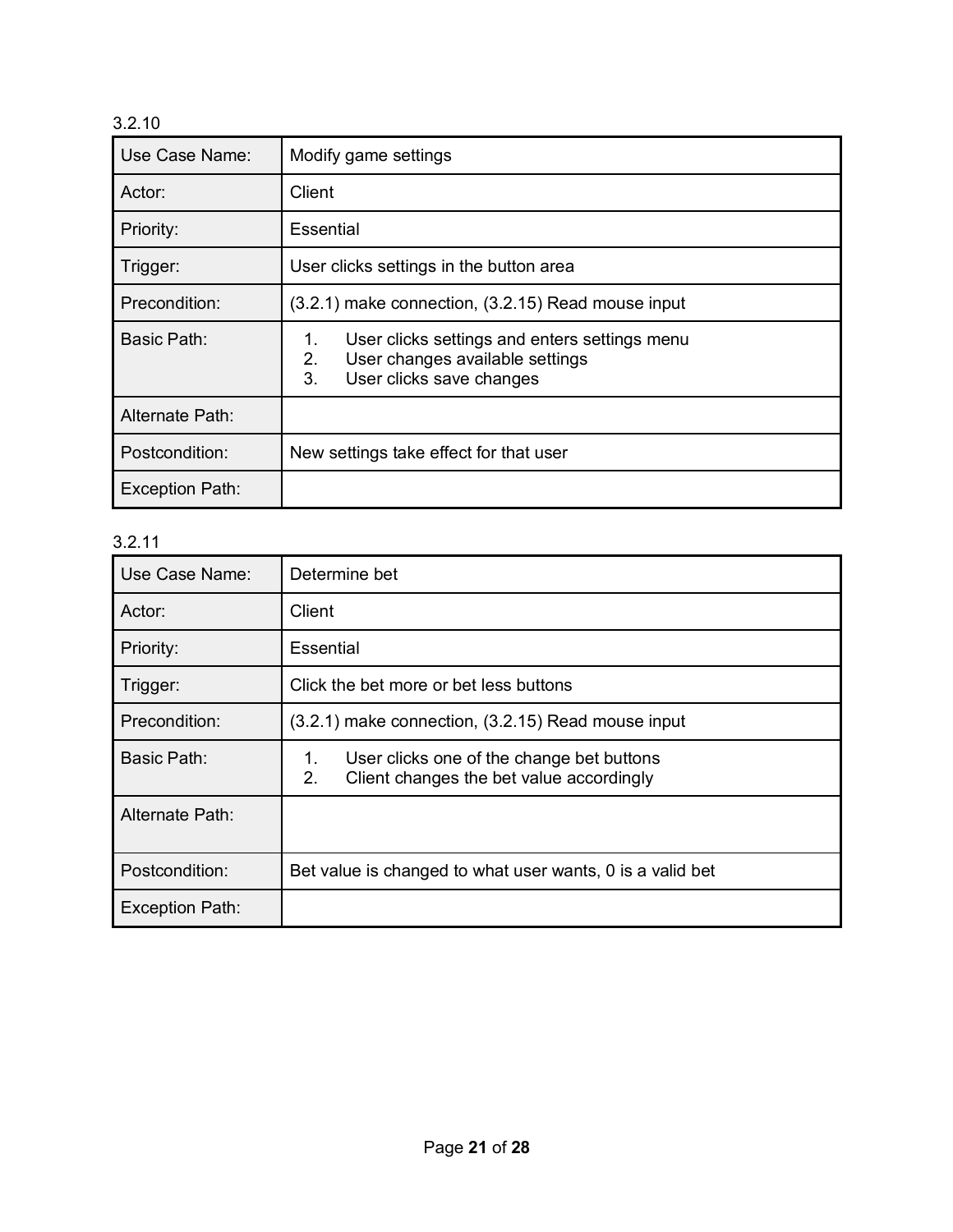| Use Case Name:  | Display rules (not yet implemented)                                             |
|-----------------|---------------------------------------------------------------------------------|
| Actor:          | Client                                                                          |
| Priority:       | Essential                                                                       |
| Trigger:        | User clicks on rules button in button area                                      |
| Precondition:   | (3.2.1) make connection, (3.2.15) Read mouse input                              |
| Basic Path:     | User clicks rules button<br>1.<br>2.<br>An overlay pops up displaying the rules |
| Alternate Path: |                                                                                 |
| Postcondition:  | The rules are displayed                                                         |
| Exception Path: |                                                                                 |

| Use Case Name:         | Display game                                                                     |
|------------------------|----------------------------------------------------------------------------------|
| Actor:                 | Client                                                                           |
| Priority:              | Essential                                                                        |
| Trigger:               | Connection is made                                                               |
| Precondition:          | (3.2.1) make connection                                                          |
| Basic Path:            | Get starting game page from server<br>1.<br>Load up page into webGL canvas<br>2. |
| Alternate Path:        |                                                                                  |
| Postcondition:         | Screen now shows                                                                 |
| <b>Exception Path:</b> |                                                                                  |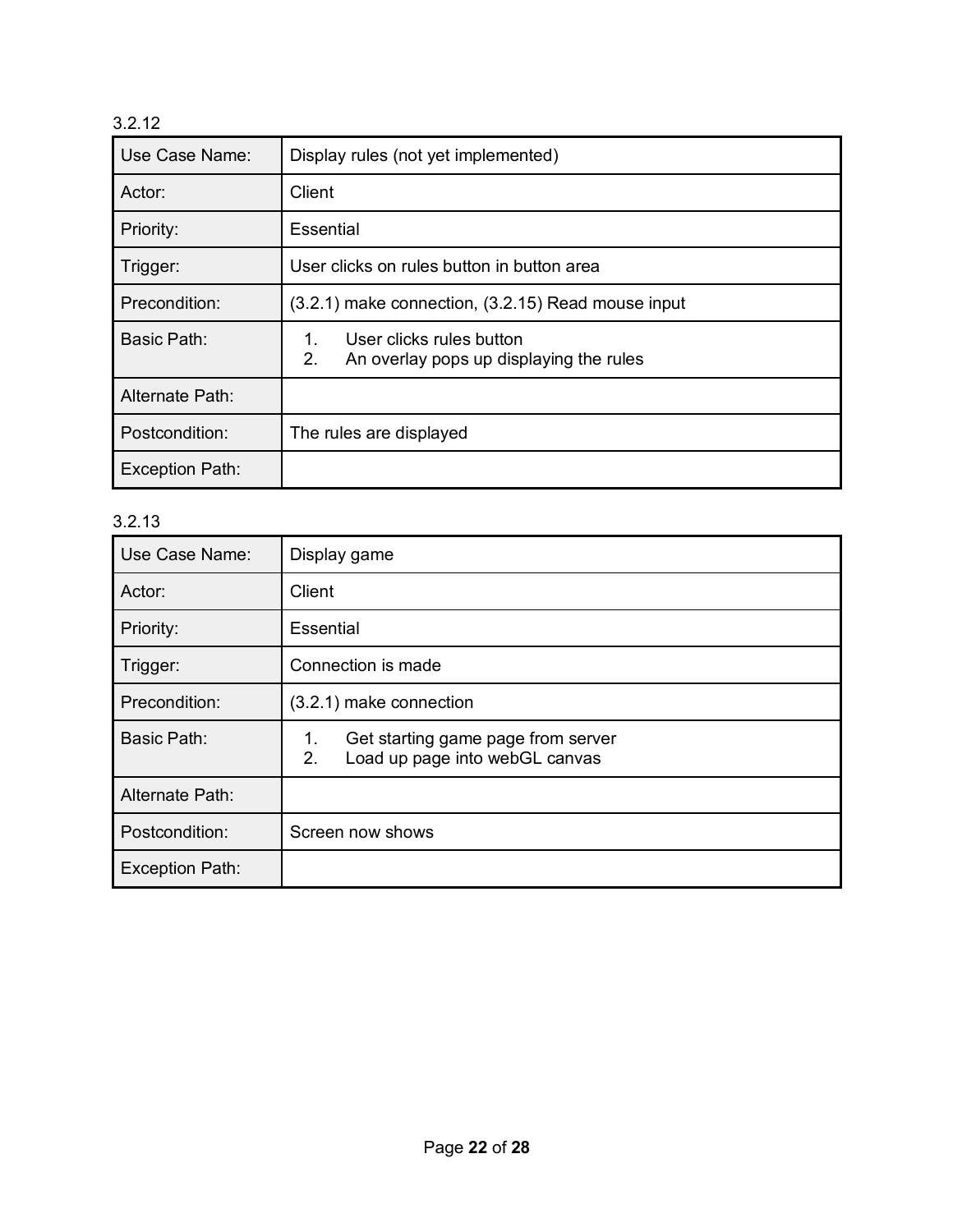| Use Case Name:  | Display win/loss and payout (not yet implemented)                                                                |
|-----------------|------------------------------------------------------------------------------------------------------------------|
| Actor:          | Client                                                                                                           |
| Priority:       | <b>Essential</b>                                                                                                 |
| Trigger:        | Receive ending gamestate                                                                                         |
| Precondition:   | $(3.2.6)$ send gamestate                                                                                         |
| Basic Path:     | Receive ending gamestate<br>1.<br>2.<br>Displays victory message to user<br>3.<br>Displays amount gained to user |
| Alternate Path: | Receive ending gamestate<br>1.<br>Displays losing message to user<br>2.<br>3.<br>Displays amount lost to user    |
| Postcondition:  | User sees whether they won or lost and how much they won/lost                                                    |
| Exception Path: |                                                                                                                  |

| Use Case Name:         | Read mouse input                                                  |
|------------------------|-------------------------------------------------------------------|
| Actor:                 | Client                                                            |
| Priority:              | Essential                                                         |
| Trigger:               | User clicks on any button in the button area                      |
| Precondition:          | (3.2.1) make connection                                           |
| <b>Basic Path:</b>     | User clicks on a button<br>1.<br>2.<br>That button's command runs |
| Alternate Path:        |                                                                   |
| Postcondition:         | Client runs code specific to button clicked                       |
| <b>Exception Path:</b> |                                                                   |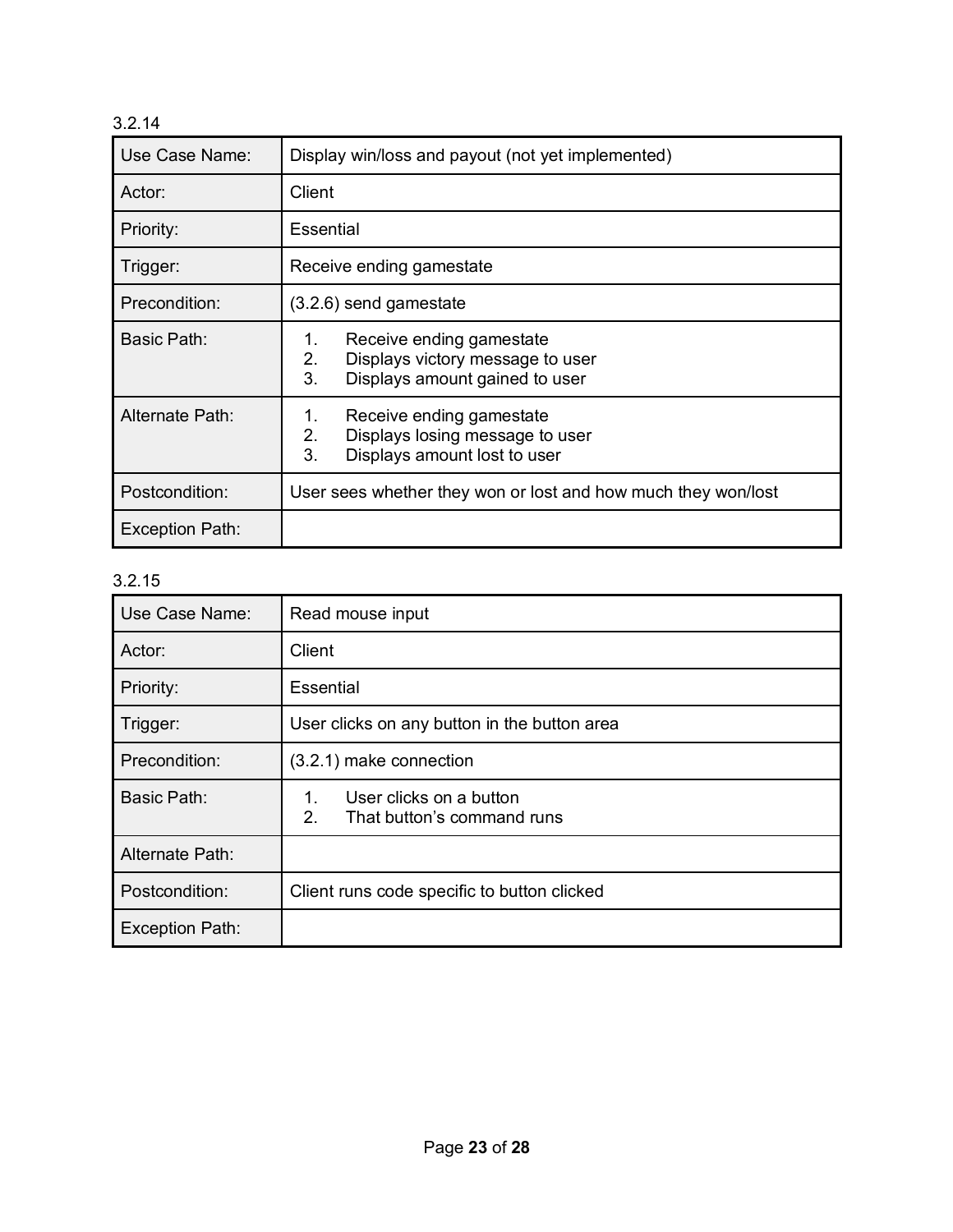| Use Case Name:         | User Login                                                                                                                                                  |
|------------------------|-------------------------------------------------------------------------------------------------------------------------------------------------------------|
| Actor:                 | Server                                                                                                                                                      |
| Priority:              | Optional                                                                                                                                                    |
| Trigger:               | User logs in                                                                                                                                                |
| Precondition:          | (3.2.1) make connection                                                                                                                                     |
| Basic Path:            | User sends login information<br>1.<br>2.<br>Queries database for username and password to compare<br>3.<br>Compares given username and password with stored |
| Alternate Path:        |                                                                                                                                                             |
| Postcondition:         | User is logged in                                                                                                                                           |
| <b>Exception Path:</b> | User is told username and password are incorrect                                                                                                            |

| Use Case Name:         | Validate bets/moves                                                                                                                          |
|------------------------|----------------------------------------------------------------------------------------------------------------------------------------------|
| Actor:                 | Server, Client                                                                                                                               |
| Priority:              | Essential                                                                                                                                    |
| Trigger:               | Client sends bets/moves                                                                                                                      |
| Precondition:          | (3.2.4) Send bets/moves, (3.2.16) query database                                                                                             |
| Basic Path:            | Receive bets/moves<br>1.<br>2.<br>Query database for their cash and potential moves<br>3.<br>Determine to be valid<br>4.<br>Update gamestate |
| Alternate Path:        | Determine to be invalid<br>1.<br>2.<br>Request player to redo move                                                                           |
| Postcondition:         | Moves are determined valid and applied.                                                                                                      |
| <b>Exception Path:</b> |                                                                                                                                              |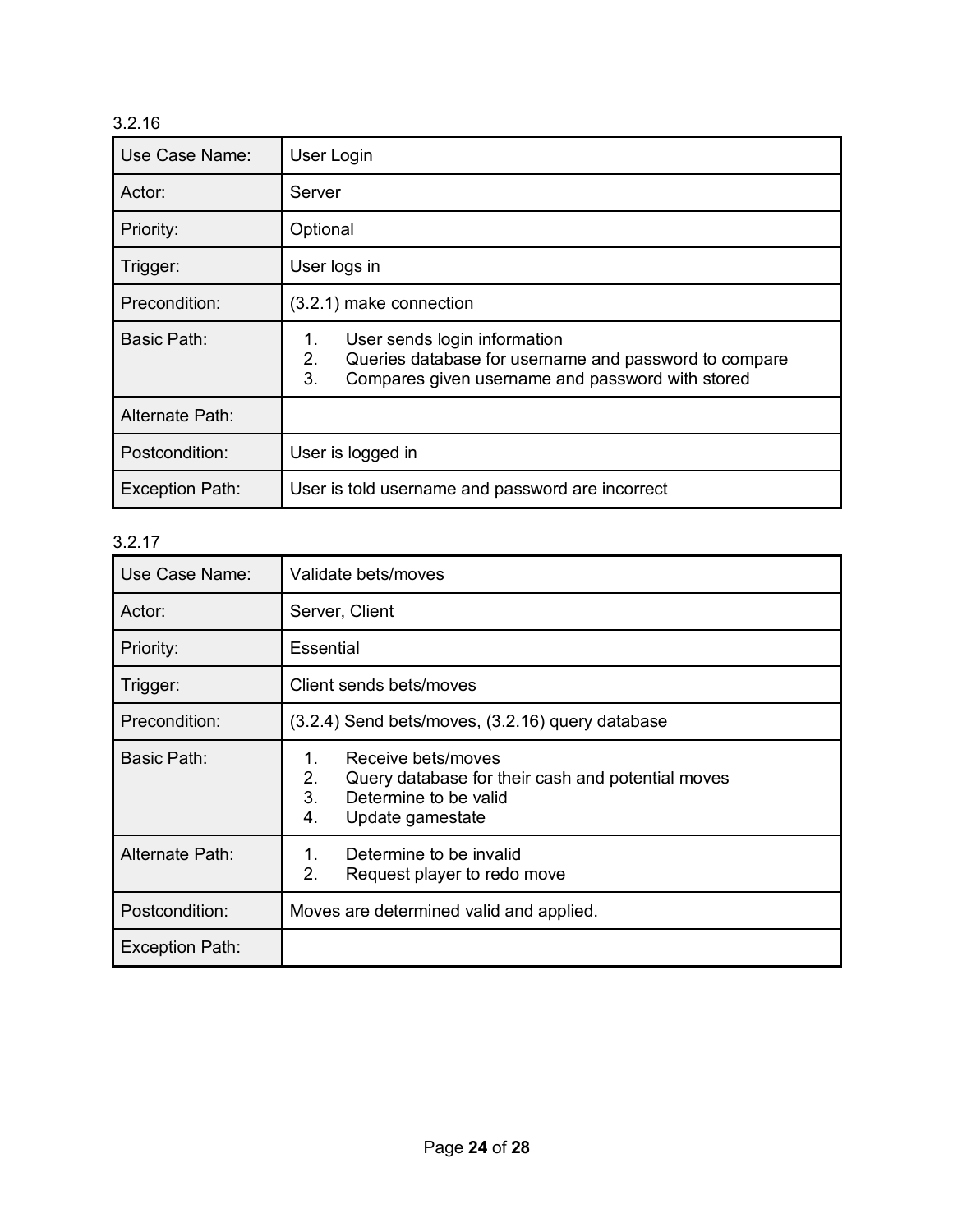| Use Case Name:         | Shuffle deck                                                                                   |
|------------------------|------------------------------------------------------------------------------------------------|
| Actor:                 | Server                                                                                         |
| Priority:              | Essential                                                                                      |
| Trigger:               | Game started                                                                                   |
| Precondition:          | $(3.2.3)$ Start game                                                                           |
| Basic Path:            | Game is started<br>1.<br>2.<br>Determines random seed<br>3.<br>Shuffles deck with created seed |
| Alternate Path:        |                                                                                                |
| Postcondition:         | Deck is randomly shuffled for every game                                                       |
| <b>Exception Path:</b> |                                                                                                |

| Use Case Name:         | Display opponent visible cards                                                         |
|------------------------|----------------------------------------------------------------------------------------|
| Actor:                 | Client, Server                                                                         |
| Priority:              | Essential                                                                              |
| Trigger:               | Playing a multiplayer game                                                             |
| Precondition:          | (3.2.8) connect multiple players                                                       |
| Basic Path:            | Server delivers game state<br>1.<br>Client displays opponent cards in player bar<br>2. |
| Alternate Path:        |                                                                                        |
| Postcondition:         | User sees all shown cards of opponents                                                 |
| <b>Exception Path:</b> |                                                                                        |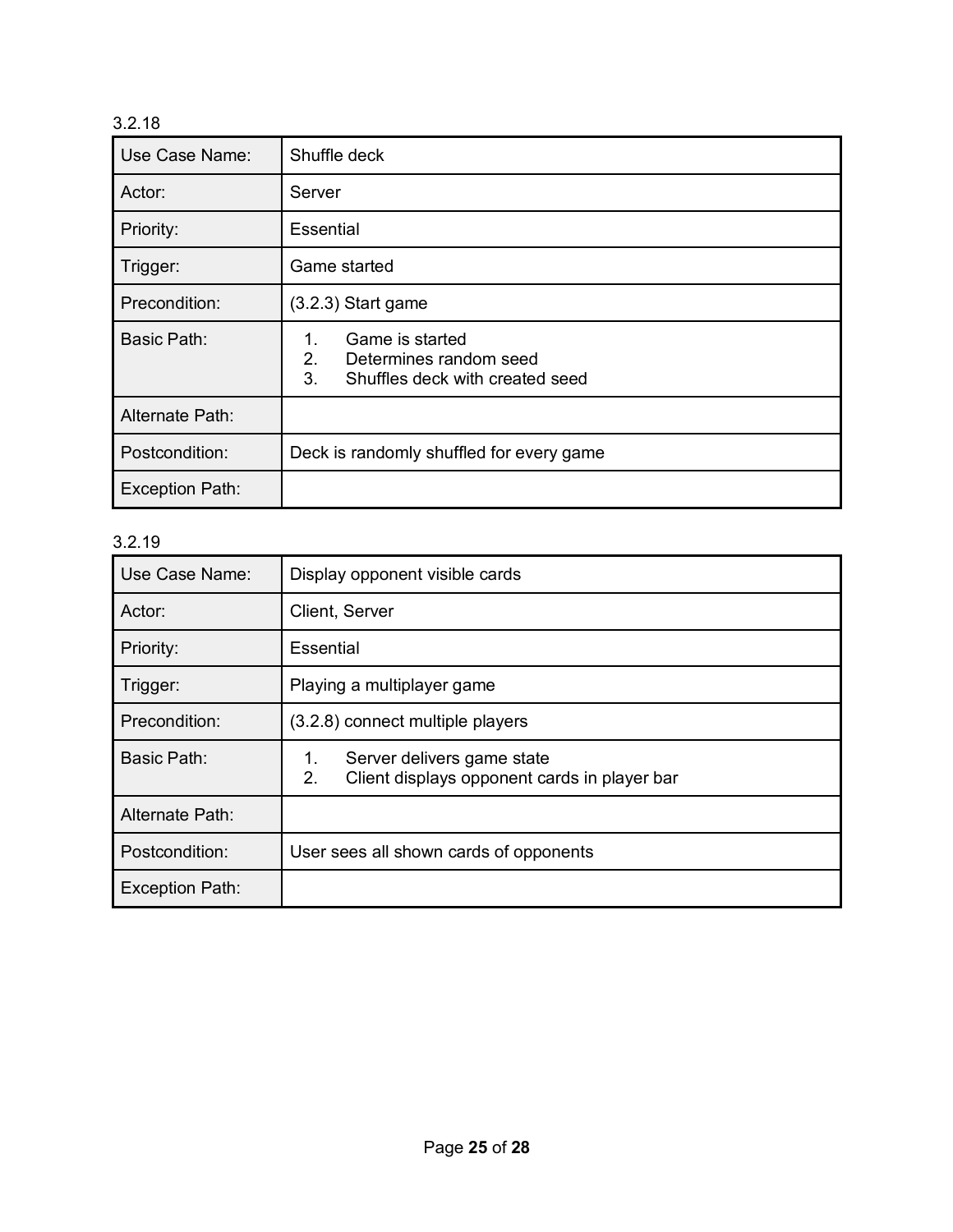| Use Case Name:         | Play against Al                                                                                                |
|------------------------|----------------------------------------------------------------------------------------------------------------|
| Actor:                 | Server                                                                                                         |
| Priority:              | Low                                                                                                            |
| Trigger:               | User plays a game alone                                                                                        |
| Precondition:          | $(3.2.3)$ Start game                                                                                           |
| Basic Path:            | User starts game<br>1.<br>2.<br>Server runs a decision tree based AI to make their moves<br>against the player |
| Alternate Path:        |                                                                                                                |
| Postcondition:         | Player is playing against ai.                                                                                  |
| <b>Exception Path:</b> |                                                                                                                |

| Use Case Name:         | Load buttons dynamically                                                             |
|------------------------|--------------------------------------------------------------------------------------|
| Actor:                 | Client                                                                               |
| Priority:              | Essential                                                                            |
| Trigger:               | User selects and joins a game                                                        |
| Precondition:          | $(3.2.8)$ Join game                                                                  |
| Basic Path:            | User joins game<br>1.<br>2. Client loads buttons as described in json sent by server |
| Alternate Path:        |                                                                                      |
| Postcondition:         | Player can now click buttons to make their moves                                     |
| <b>Exception Path:</b> |                                                                                      |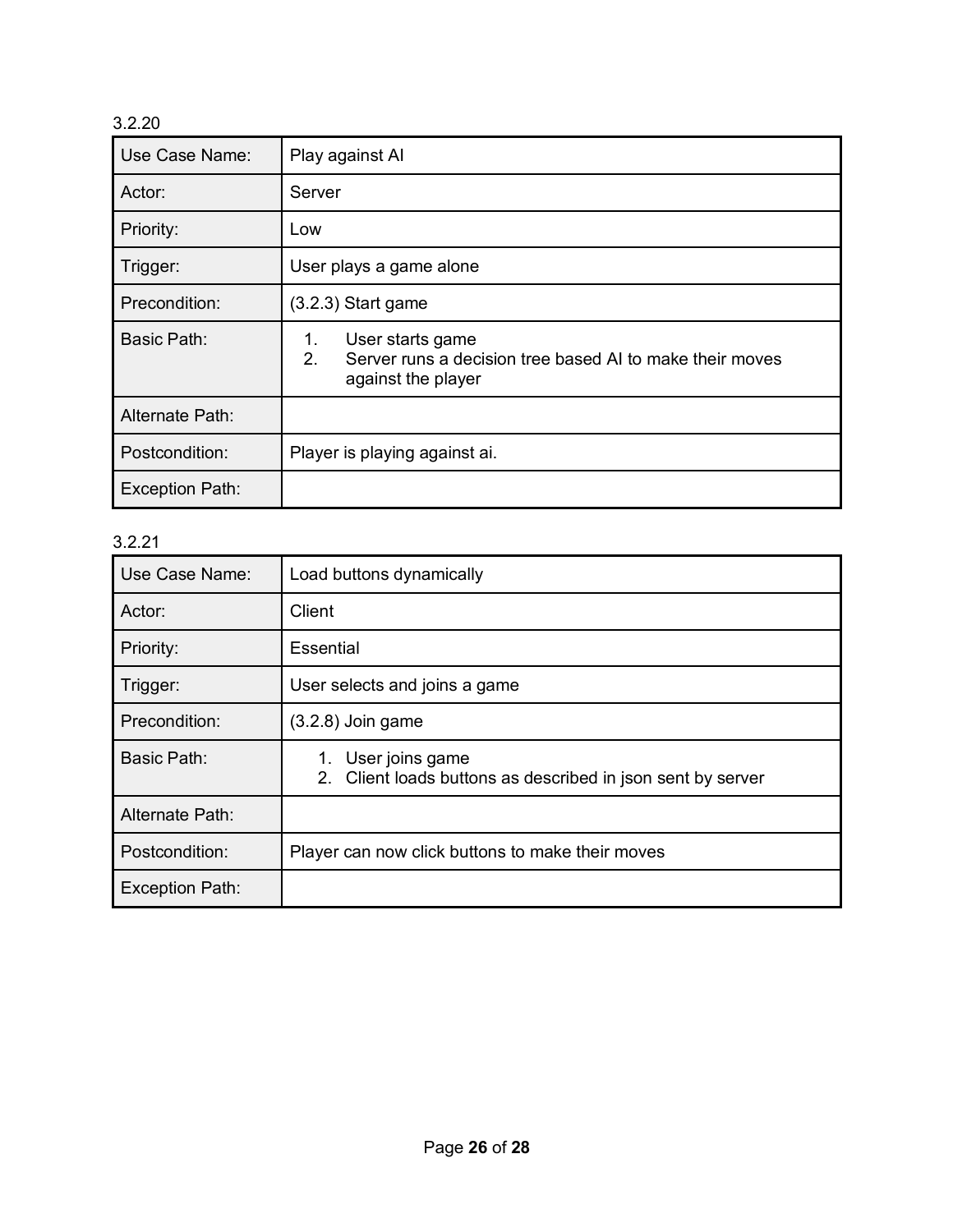| Use Case Name:         | Select game                                                                                                                         |
|------------------------|-------------------------------------------------------------------------------------------------------------------------------------|
| Actor:                 | Client                                                                                                                              |
| Priority:              | Essential                                                                                                                           |
| Trigger:               | User selects a running game                                                                                                         |
| Precondition:          | (3.2.1) Connect to server                                                                                                           |
| Basic Path:            | 1. User connects to server asking for game<br>2. Server responds with open games<br>3. User selects one to join and notifies server |
| Alternate Path:        |                                                                                                                                     |
| Postcondition:         | Player joined their selected game                                                                                                   |
| <b>Exception Path:</b> |                                                                                                                                     |

### 3.3 Performance Requirements

- Client should be able to render the scene at at least 30 FPS
- Matchmaking should take less than 3 minutes to complete
- Game loading on subsequent visits should load within 1 minute (praise the cache)
- The time between a player making a move and other players updating the game state should be under 5 seconds
- Visual response to user input should be within 100 milliseconds

### 3.4 Logical Database Requirements

- Client
	- Contains client username, hash, and total credits

### 3.5 Design Constraints

- Screen ratio and resolution ideally our game should fit entirely within the user's screen
- Device whether phone (optional) or other (tablet, laptop, or desktop)
- Client-server architecture
- Web-based
- Security of transactions and game play